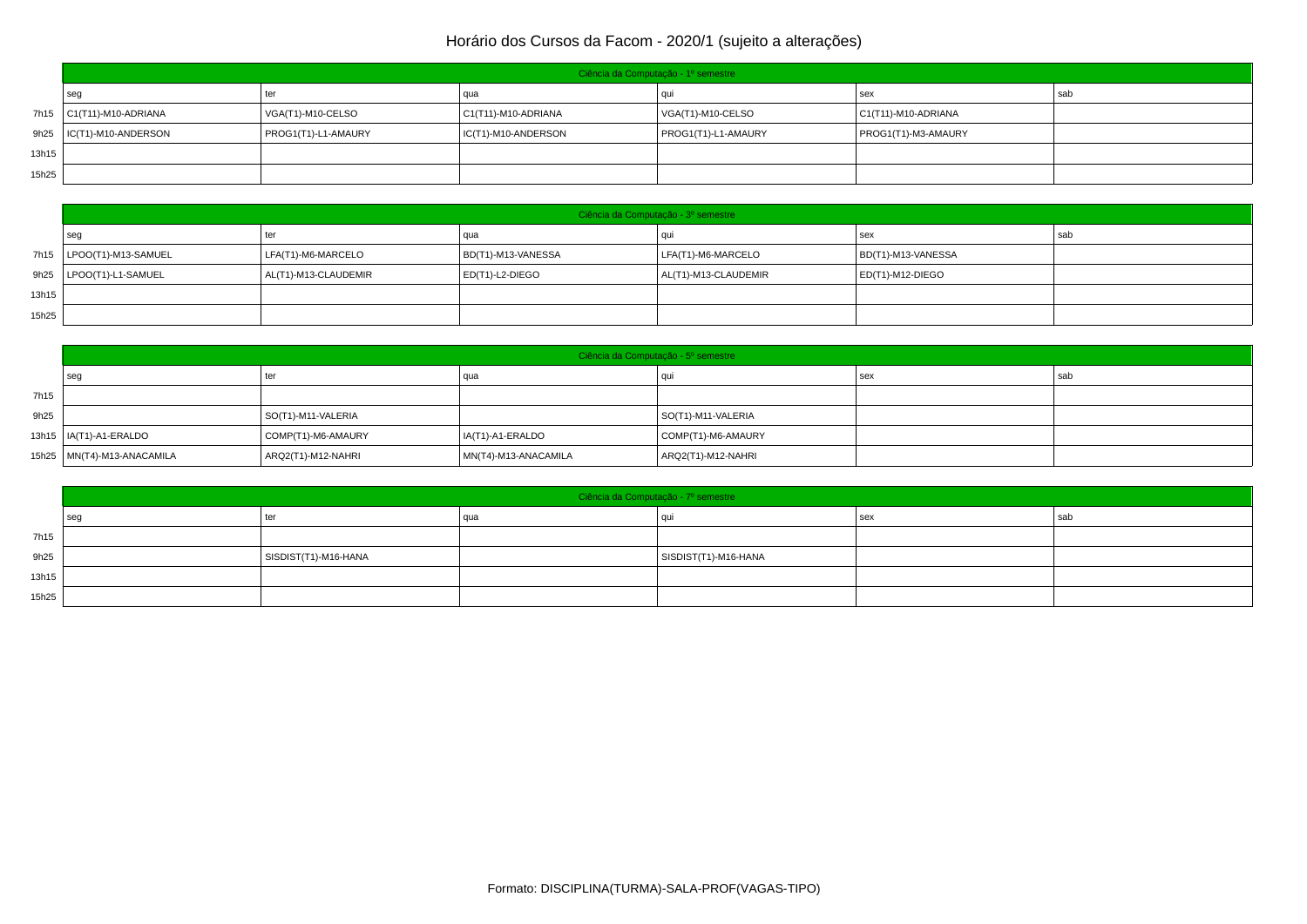|       | Ciência da Computação – Quadro Geral - Regulares (OBR), Reofertas (REO) e Optativas (OPT)                           |                                                                                                                                                                                      |                                                                                                                                              |                                                                                                                                                                                      |                                                                                                                        |     |  |  |
|-------|---------------------------------------------------------------------------------------------------------------------|--------------------------------------------------------------------------------------------------------------------------------------------------------------------------------------|----------------------------------------------------------------------------------------------------------------------------------------------|--------------------------------------------------------------------------------------------------------------------------------------------------------------------------------------|------------------------------------------------------------------------------------------------------------------------|-----|--|--|
|       | seg                                                                                                                 | ter                                                                                                                                                                                  | qua                                                                                                                                          | qui                                                                                                                                                                                  | sex                                                                                                                    | sab |  |  |
|       | C1(T11)-M10-ADRIANA(60-OBR)<br>7h15   LPOO(T1)-M13-SAMUEL(45-OBR)<br>C1(T3)-M3-PROF115(60-REO)                      | VGA(T1)-M10-CELSO(60-OBR)<br>LFA(T1)-M6-MARCELO(35-OBR)<br>PROBEST(T3)-M3-SUBS INMA(5-REO)<br>PROG1(T6)-L3-LUCIANA(30-REO)<br>VGA(T5)-M11-ANAPAULA(50-REO)                           | C1(T11)-M10-ADRIANA(60-OBR)<br>BD(T1)-M13-VANESSA(45-OBR)<br>BD(T6)-M11-AWDREN(10-REO)<br>C1(T3)-M3-PROF115(60-REO)                          | VGA(T1)-M10-CELSO(60-OBR)<br>LFA(T1)-M6-MARCELO(35-OBR)<br>PROBEST(T3)-M3-SUBS INMA(5-REO)<br>PROG1(T6)-M12-LUCIANA(30-REO)<br>VGA(T5)-M11-ANAPAULA(50-REO)                          | C1(T11)-M10-ADRIANA(60-OBR)<br>BD(T1)-M13-VANESSA(45-OBR)<br>BD(T6)-M11-AWDREN(10-REO)<br>C1(T3)-M3-PROF115(60-REO)    |     |  |  |
| 9h25  | IC(T1)-M10-ANDERSON(60-OBR)<br>LPOO(T1)-L1-SAMUEL(45-OBR)<br>AA(T2)-M11-SAID(25-REO)<br>PROG2(T1)-M3-BIANCA(25-REO) | PROG1(T1)-L1-AMAURY(60-OBR)<br>AL(T1)-M13-CLAUDEMIR(60-OBR)<br>SO(T1)-M11-VALERIA(40-OBR)<br>SISDIST(T1)-M16-HANA(10-OBR)<br>AL(T6)-M3-BRUNO A(20-REO)<br>ARO1(T1)-M10-NAHRI(30-REO) | IC(T1)-M10-ANDERSON(60-OBR)<br>ED(T1)-L2-DIEGO(35-OBR)<br>AA(T2)-M11-SAID(25-REO)<br>PROG2(T1)-M3-BIANCA(25-REO)                             | PROG1(T1)-L1-AMAURY(60-OBR)<br>AL(T1)-M13-CLAUDEMIR(60-OBR)<br>SO(T1)-M11-VALERIA(40-OBR)<br>SISDIST(T1)-M16-HANA(10-OBR)<br>AL(T6)-M3-BRUNO A(20-REO)<br>ARO1(T1)-M10-NAHRI(30-REO) | PROG1(T1)-M3-AMAURY(60-OBR)<br>ED(T1)-M12-DIEGO(35-OBR)<br>PROG1(T6)-L3-LUCIANA(30-REO)<br>PROG2(T1)-L2-BIANCA(25-REO) |     |  |  |
| 13h15 | IA(T1)-A1-ERALDO(35-OBR)<br>C2(T1)-M16-LILIAN(30-REO)<br>ED(T3)-M10-IRINEU(2-REO)<br>PROG2(T2)-M9-BIANCA(15-REO)    | COMP(T1)-M6-AMAURY(35-OBR)<br>BD(T5)-M9-AWDREN(3-REO)<br>FTC(T3)-M13-ELOI(20-REO)                                                                                                    | IA(T1)-A1-ERALDO(35-OBR)<br>C2(T1)-M16-LILIAN(30-REO)<br>ED(T3)-L1-IRINEU(2-REO)<br>ES(T4)-M10-JUCELE(30-REO)<br>PROG2(T2)-L2-BIANCA(15-REO) | COMP(T1)-M6-AMAURY(35-OBR)<br>BD(T5)-M9-AWDREN(3-REO)<br>FTC(T3)-M13-ELOI(20-REO)                                                                                                    | C2(T1)-M16-LILIAN(30-REO)<br>ES(T4)-M10-JUCELE(30-REO)<br>PROG2(T2)-M9-BIANCA(15-REO)                                  |     |  |  |
|       | MN(T4)-M13-ANACAMILA(30-OBR)<br>15h25   DESAFIOS(T1)-L2-ANDERSON(10-OPT)<br>FTC(T1)-M12-SAID(50-REO)                | ARQ2(T1)-M12-NAHRI(40-OBR)<br>LFA(T2)-M13-ELOI(5-REO)<br>SD(T2)-M16-RICARDO(40-REO)<br>TEC2(T1)-A2-RONALDO(10-OPT)                                                                   | MN(T4)-M13-ANACAMILA(30-OBR)<br>DESAFIOS(T1)-L2-ANDERSON(10-OPT)<br>FTC(T1)-M12-SAID(50-REO)                                                 | ARQ2(T1)-M12-NAHRI(40-OBR)<br>LFA(T2)-M13-ELOI(5-REO)<br>TEC2(T1)-A2-RONALDO(10-OPT)                                                                                                 | SD(T2)-M16-RICARDO(40-REO)                                                                                             |     |  |  |
|       |                                                                                                                     |                                                                                                                                                                                      |                                                                                                                                              |                                                                                                                                                                                      |                                                                                                                        |     |  |  |
|       | APSOO(T3)-L2-HUDSON(10-REO)<br>18h30   GP(T3)-A2-RICARDOK(5-OPT)<br>PROG1(T10)-L3-CACERES(5-REO)                    | ADMSIS(T1)-M11-GREGORIO(2-OPT)<br>BD(T3)-A1-MARCIO(2-REO)<br>EMPR(T2)-M16-GLAUDER(5-OPT)<br>ES(T5)-M9-AWDREN(10-REO)                                                                 | BD(T3)-M13-MARCIO(2-REO)<br>PROG1(T10)-L3-CACERES(5-REO)                                                                                     | CO(T3)-M16-MARLI(5-OPT)<br>ES(T5)-M10-AWDREN(10-REO)                                                                                                                                 | COMPSOC(T2)-M16-GUILHERME(10-REO)                                                                                      |     |  |  |
| 20h40 | C1(T5)-M3-MARCOS(20-REO)<br>PROBEST(T2)-M6-ERLANDSON(10-REO)                                                        | APSOO(T3)-M16-HUDSON(10-REO)<br>PROG2(T5)-M9-JEAN(5-REO)                                                                                                                             | C1(T5)-M3-MARCOS(20-REO)<br>PROBEST(T2)-M6-ERLANDSON(10-REO)<br>PROG2(T5)-L2-JEAN(5-REO)                                                     | ADMSIS(T1)-M11-GREGORIO(2-OPT)<br>CO(T3)-M16-MARLI(5-OPT)<br>GP(T3)-A2-RICARDOK(5-OPT)                                                                                               | C1(T5)-M3-MARCOS(20-REO)<br>PROG1(T10)-M13-CACERES(5-REO)<br>PROG2(T5)-M9-JEAN(5-REO)                                  |     |  |  |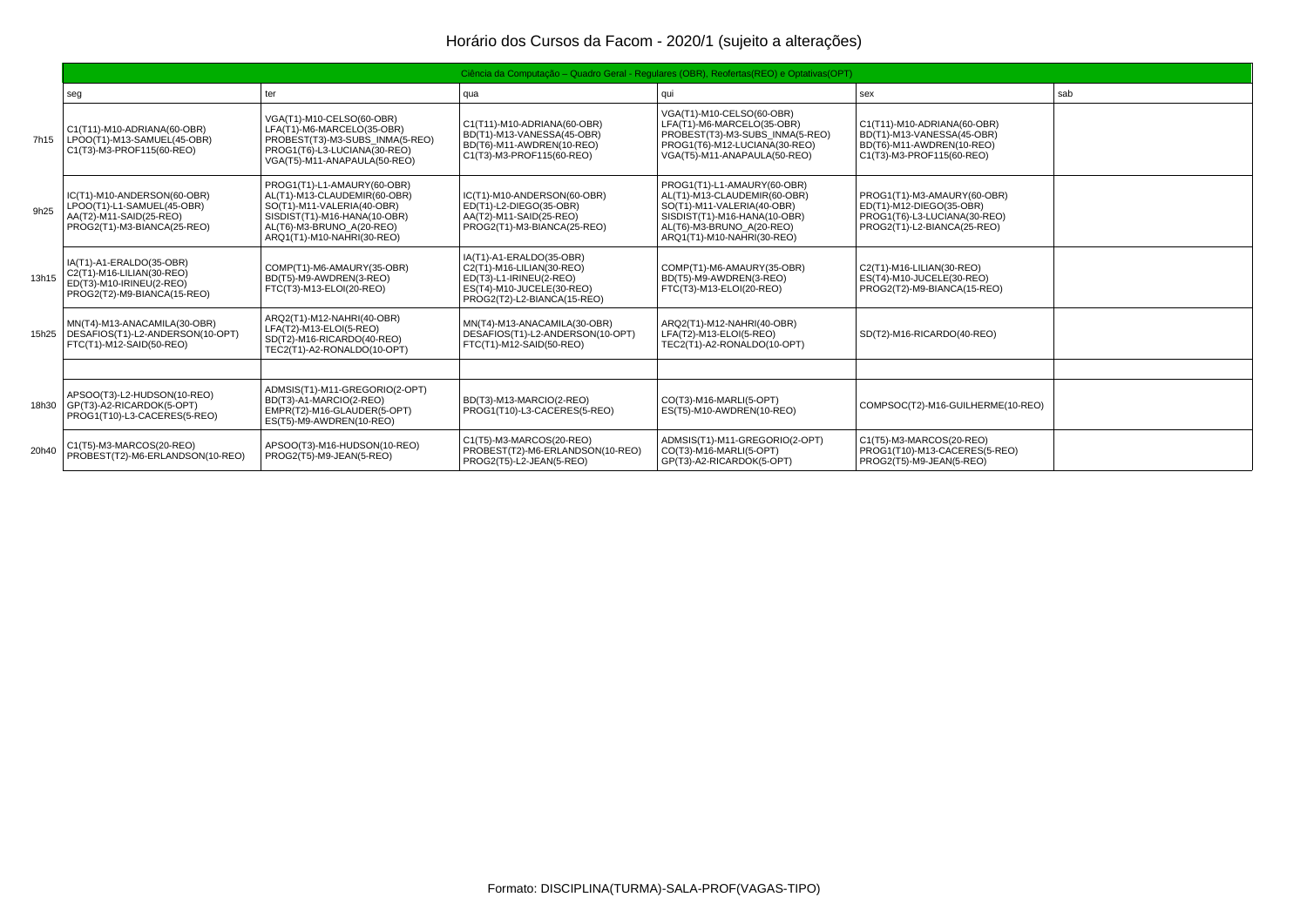|       | Engenharia de Computação - 1º semestre |                     |                    |                     |                      |     |  |  |
|-------|----------------------------------------|---------------------|--------------------|---------------------|----------------------|-----|--|--|
|       | l seg                                  | ter                 | qua                |                     | sex                  | sab |  |  |
|       | 7h15   PROG1(T2)-L1-DIEGO              | IC(T3)-M9-LIANA     | PROG1(T2)-L1-DIEGO | IC(T3)-M9-LIANA     | PROG1(T2)-M9-DIEGO   |     |  |  |
|       | $9h25$ $C1(T7)-M9-ADRIANA$             | VGA(T6)-M9-ANAPAULA | C1(T7)-M9-ADRIANA  | VGA(T6)-M9-ANAPAULA | $C1(T7)$ -M9-ADRIANA |     |  |  |
| 13h15 |                                        |                     |                    |                     |                      |     |  |  |
| 15h25 |                                        |                     |                    |                     |                      |     |  |  |

|       | Engenharia de Computação - 3º semestre |                       |                       |                         |                          |     |  |  |
|-------|----------------------------------------|-----------------------|-----------------------|-------------------------|--------------------------|-----|--|--|
|       | seg                                    | ter                   | l qua                 |                         | sex                      | sab |  |  |
|       | 7h15   LAB2(T16)-LF2-DOROTEIA          | LAB2(T2)-LF2-HEBERTON | LAB2(T3)-LF2-HEBERTON | LAB2(T4)-LF2-BRUNO INFI | LAB2(T15)-LF2-BRUNO INFI |     |  |  |
| 9h25  |                                        | AL(T6)-M3-BRUNO A     | $ ED(T2)-L1-FABIO $   | AL(T6)-M3-BRUNO A       | ED(T2)-M10-FABIO         |     |  |  |
|       | 13h15   C3(T6)-M13-RAFAEL              | F2(T1)-M12-VINICIUS   | C3(T6)-M13-RAFAEL     | F2(T1)-M12-VINICIUS     | C3(T6)-M13-RAFAEL        |     |  |  |
| 15h25 |                                        | SD(T1)-LE-LIANA       |                       | SD(T1)-LE-LIANA         |                          |     |  |  |

|       | Engenharia de Computação - 5º semestre |                          |                        |                          |                        |     |  |  |
|-------|----------------------------------------|--------------------------|------------------------|--------------------------|------------------------|-----|--|--|
|       | seg                                    | ter                      | qua                    |                          | ' sex                  | sab |  |  |
|       | 7h15 CEL(T1)-M12-PEDRO                 | PROBEST(T3)-M3-SUBS INMA | CEL(T1)-M12-PEDRO      | PROBEST(T3)-M3-SUBS INMA | AA(T1)-M6-FABIO        |     |  |  |
| 9h25  |                                        | AA(T1)-M6-FABIO          | ANSISIS(T1)-M16-MILTON |                          | ANSISIS(T1)-M16-MILTON |     |  |  |
| 13h15 |                                        | ARQ2(T2)-M10-NAHRI       |                        | ARQ2(T2)-M10-NAHRI       |                        |     |  |  |
| 15h25 |                                        | MS(T1)-M14-SANDRO        |                        |                          |                        |     |  |  |

|      | Engenharia de Computação - 7º semestre |                    |                     |                    |                       |     |  |
|------|----------------------------------------|--------------------|---------------------|--------------------|-----------------------|-----|--|
|      | seg                                    | ter                | l qua               |                    | sex                   | sab |  |
| 7h15 |                                        | IA(T2)-M16-TAKASHI | CTD(T2)-M16-RENATO  | IA(T2)-M16-TAKASHI |                       |     |  |
|      | 9h25 $ $ FFT(T2)-M8-ROBERT             |                    |                     |                    | FUNDECO(T1)-M6-DENISE |     |  |
|      | 13h15   SO(T2)-A2-RENATO               |                    | SO(T2)-A2-RENATO    |                    |                       |     |  |
|      | 15h25   MICAP(T1)-LE-IAIONE            |                    | MICAP(T1)-LE-IAIONE |                    | MICAP(T1)-LE-IAIONE   |     |  |

|       | Engenharia de Computação - 9º semestre |     |                           |  |                          |     |  |  |
|-------|----------------------------------------|-----|---------------------------|--|--------------------------|-----|--|--|
|       | seg                                    | ter | qua                       |  | sex                      | sab |  |  |
|       | 7h15 $\vert$ ES(T1)-M6-RODRIGO         |     | ES(T1)-M6-RODRIGO         |  | $\vert$ DC(T1)-L3-ISABEL |     |  |  |
| 9h25  |                                        |     | FUNDADM(T1)-M13-ROSAMARIA |  |                          |     |  |  |
| 13h15 |                                        |     |                           |  |                          |     |  |  |
| 15h25 |                                        |     |                           |  |                          |     |  |  |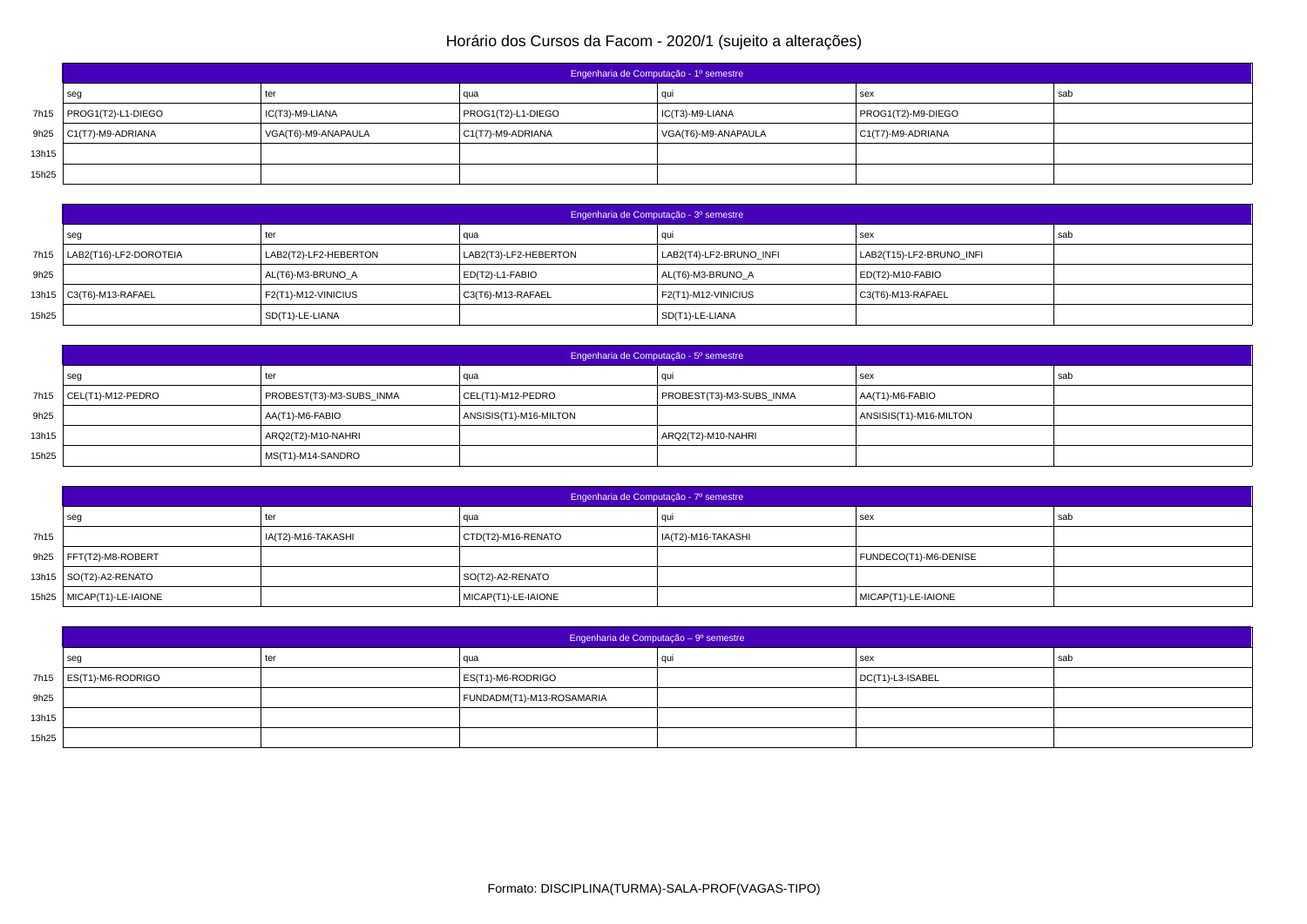|       | Engenharia de Computação – Quadro Geral - Regulares (OBR), Reofertas(REO) e Optativas(OPT)                                                                                                                                                      |                                                                                                                                                                                                                 |                                                                                                                                                                                                                                                                     |                                                                                                                                                                                                            |                                                                                                                                                                                                                      |     |  |  |
|-------|-------------------------------------------------------------------------------------------------------------------------------------------------------------------------------------------------------------------------------------------------|-----------------------------------------------------------------------------------------------------------------------------------------------------------------------------------------------------------------|---------------------------------------------------------------------------------------------------------------------------------------------------------------------------------------------------------------------------------------------------------------------|------------------------------------------------------------------------------------------------------------------------------------------------------------------------------------------------------------|----------------------------------------------------------------------------------------------------------------------------------------------------------------------------------------------------------------------|-----|--|--|
|       | seg                                                                                                                                                                                                                                             | ter                                                                                                                                                                                                             | qua                                                                                                                                                                                                                                                                 | qui                                                                                                                                                                                                        | sex                                                                                                                                                                                                                  | sab |  |  |
| 7h15  | PROG1(T2)-L1-DIEGO(60-OBR)<br>LAB2(T16)-LF2-DOROTEIA(17-OBR)<br>CEL(T1)-M12-PEDRO(60-OBR)<br>ES(T1)-M6-RODRIGO(65-OBR)<br>C1(T3)-M3-PROF115(10-REO)<br>LPOO(T1)-M13-SAMUEL(15-REO)<br>PROG1(T7)-L2-MARCO(40-REO)                                | IC(T3)-M9-LIANA(60-OBR)<br>LAB2(T2)-LF2-HEBERTON(17-OBR)<br>PROBEST(T3)-M3-SUBS INMA(70-OBR)<br>IA(T2)-M16-TAKASHI(60-OBR)<br>LFA(T1)-M6-MARCELO(30-REO)<br>VGA(T5)-M11-ANAPAULA(10-REO)                        | PROG1(T2)-L1-DIEGO(60-OBR)<br>LAB2(T3)-LF2-HEBERTON(17-OBR)<br>CEL(T1)-M12-PEDRO(60-OBR)<br>CTD(T2)-M16-RENATO(70-OBR)<br>ES(T1)-M6-RODRIGO(65-OBR)<br>BD(T1)-M13-VANESSA(20-REO)<br>BD(T6)-M11-AWDREN(10-REO)<br>C1(T3)-M3-PROF115(10-REO)                         | IC(T3)-M9-LIANA(60-OBR)<br>LAB2(T4)-LF2-BRUNO INFI(17-OBR)<br>PROBEST(T3)-M3-SUBS INMA(70-OBR)<br>IA(T2)-M16-TAKASHI(60-OBR)<br>LFA(T1)-M6-MARCELO(30-REO)<br>VGA(T5)-M11-ANAPAULA(10-REO)                 | PROG1(T2)-M9-DIEGO(60-OBR)<br>LAB2(T15)-LF2-BRUNO INFI(17-OBR)<br>AA(T1)-M6-FABIO(60-OBR)<br>DC(T1)-L3-ISABEL(40-OBR)<br>BD(T1)-M13-VANESSA(20-REO)<br>BD(T6)-M11-AWDREN(10-REO)<br>C1(T3)-M3-PROF115(10-REO)        |     |  |  |
| 9h25  | C1(T7)-M9-ADRIANA(60-OBR)<br>FFT(T2)-M8-ROBERT(50-OBR)<br>AA(T2)-M11-SAID(20-REO)<br>LPOO(T1)-L1-SAMUEL(15-REO)<br>PROG1(T7)-L2-MARCO(40-REO)<br>PROG2(T1)-M3-BIANCA(25-REO)                                                                    | VGA(T6)-M9-ANAPAULA(60-OBR)<br>AL(T6)-M3-BRUNO A(60-OBR)<br>AA(T1)-M6-FABIO(60-OBR)<br>AL(T1)-M13-CLAUDEMIR(20-REO)<br>ARO1(T1)-M10-NAHRI(30-REO)<br>SISDIST(T1)-M16-HANA(10-OPT)<br>SO(T1)-M11-VALERIA(10-REO) | C1(T7)-M9-ADRIANA(60-OBR)<br>ED(T2)-L1-FABIO(70-OBR)<br>ANSISIS(T1)-M16-MILTON(40-OBR)<br>FUNDADM(T1)-M13-ROSAMARIA(70-OBR)<br>AA(T2)-M11-SAID(20-REO)<br>ED(T1)-L2-DIEGO(5-REO)<br>PROG1(T7)-M12-MARCO(40-REO)<br>PROG2(T1)-M3-BIANCA(25-REO)                      | VGA(T6)-M9-ANAPAULA(60-OBR)<br>AL(T6)-M3-BRUNO A(60-OBR)<br>AL(T1)-M13-CLAUDEMIR(20-REO)<br>ARO1(T1)-M10-NAHRI(30-REO)<br>SISDIST(T1)-M16-HANA(10-OPT)<br>SO(T1)-M11-VALERIA(10-REO)                       | C1(T7)-M9-ADRIANA(60-OBR)<br>ED(T2)-M10-FABIO(70-OBR)<br>ANSISIS(T1)-M16-MILTON(40-OBR)<br>FUNDECO(T1)-M6-DENISE(70-OBR)<br>ED(T1)-M12-DIEGO(5-REO)<br>PROG2(T1)-L2-BIANCA(25-REO)                                   |     |  |  |
| 13h15 | C3(T6)-M13-RAFAEL(80-OBR)<br>SO(T2)-A2-RENATO(70-OBR)<br>C1(T1)-M6-SONIA(70-REO)<br>C2(T1)-M16-LILIAN(50-REO)<br>CONSERV(T1)-M11-VICTOR(25-REO)<br>ED(T3)-M10-IRINEU(5-REO)<br>PROG2(T2)-M9-BIANCA(14-REO)<br>PROGDMOV(T1)-L1-ANAKARINA(10-OPT) | F2(T1)-M12-VINICIUS(60-OBR)<br>ARQ2(T2)-M10-NAHRI(50-OBR)<br>BD(T5)-M9-AWDREN(16-REO)<br>COMP(T1)-M6-AMAURY(45-REO)<br>F1(T7)-M11-CICERO(60-REO)<br>FTC(T3)-M13-ELOI(30-REO)<br>GP(T1)-M3-FRANCISCO(5-OPT)      | C3(T6)-M13-RAFAEL(80-OBR)<br>SO(T2)-A2-RENATO(70-OBR)<br>C1(T1)-M6-SONIA(70-REO)<br>C2(T1)-M16-LILIAN(50-REO)<br>CONSERV(T1)-M11-VICTOR(25-REO)<br>ED(T3)-L1-IRINEU(5-REO)<br>EOD(T2)-M12-ELIAS(40-REO)<br>ES(T4)-M10-JUCELE(10-REO)<br>PROG2(T2)-L2-BIANCA(14-REO) | F2(T1)-M12-VINICIUS(60-OBR)<br>ARQ2(T2)-M10-NAHRI(50-OBR)<br>BD(T5)-M9-AWDREN(16-REO)<br>COMP(T1)-M6-AMAURY(45-REO)<br>F1(T7)-M11-CICERO(60-REO)<br>FTC(T3)-M13-ELOI(30-REO)<br>GP(T1)-M3-FRANCISCO(5-OPT) | C3(T6)-M13-RAFAEL(80-OBR)<br>C1(T1)-M6-SONIA(70-REO)<br>C2(T1)-M16-LILIAN(50-REO)<br>CONSERV(T1)-M11-VICTOR(25-REO)<br>ES(T4)-M10-JUCELE(10-REO)<br>PROG2(T2)-M9-BIANCA(14-REO)<br>PROGDMOV(T1)-L1-ANAKARINA(10-OPT) |     |  |  |
|       | MICAP(T1)-LE-IAIONE(30-OBR)<br>DESAFIOS(T1)-L2-ANDERSON(10-OPT)<br>15h25   FTC(T2)-M16-HIGA(50-REO)<br>FUNDRED(T1)-M10-GREGORIO(5-OPT)<br>MN(T4)-M13-ANACAMILA(40-REO)                                                                          | SD(T1)-LE-LIANA(60-OBR)<br>MS(T1)-M14-SANDRO(80-OBR)<br>ARQ2(T1)-M12-NAHRI(10-REO)<br>LFA(T2)-M13-ELOI(60-REO)<br>PROG1(T8)-M10-RAFAEL(5-REO)<br>SD(T2)-M16-RICARDO(20-REO)<br>TEC2(T1)-A2-RONALDO(10-OPT)      | MICAP(T1)-LE-IAIONE(30-OBR)<br>DESAFIOS(T1)-L2-ANDERSON(10-OPT)<br>EOD(T2)-M9-ELIAS(40-REO)<br>IC(T6)-M11-ANDERSON(15-REO)<br>MN(T4)-M13-ANACAMILA(40-REO)<br>PROG1(T8)-L3-RAFAEL(5-REO)                                                                            | SD(T1)-LE-LIANA(60-OBR)<br>ARQ2(T1)-M12-NAHRI(10-REO)<br>FTC(T2)-M16-HIGA(50-REO)<br>FUNDRED(T1)-M10-GREGORIO(5-OPT)<br>LFA(T2)-M13-ELOI(60-REO)<br>TEC2(T1)-A2-RONALDO(10-OPT)                            | MICAP(T1)-LE-IAIONE(30-OBR)<br>COMPSOC(T1)-M13-EDEMILSON(15-REO)<br>IC(T6)-M11-ANDERSON(15-REO)<br>PROG1(T8)-L3-RAFAEL(5-REO)<br>SD(T2)-M16-RICARDO(20-REO)                                                          |     |  |  |
|       |                                                                                                                                                                                                                                                 |                                                                                                                                                                                                                 |                                                                                                                                                                                                                                                                     |                                                                                                                                                                                                            |                                                                                                                                                                                                                      |     |  |  |
| 18h30 | APSOO(T3)-L2-HUDSON(10-REO)<br>COMPDIST(T1)-M12-RENATO(15-REO)<br>GP(T3)-A2-RICARDOK(5-OPT)<br>LPOO(T3)-M3-ERALDO(15-REO)<br>PROG1(T10)-L3-CACERES(5-REO)                                                                                       | ADMSIS(T1)-M11-GREGORIO(3-OPT)<br>BD(T3)-A1-MARCIO(2-REO)<br>EMPR(T2)-M16-GLAUDER(5-OPT)<br>ES(T5)-M9-AWDREN(10-REO)<br>IC(T2)-M10-ANDERSON(5-REO)<br>PROGWEB(T2)-A2-HUDSON(10-OPT)                             | BD(T3)-M13-MARCIO(2-REO)<br>COMPDIST(T1)-L2-RENATO(15-REO)<br>LPOO(T3)-L1-ERALDO(15-REO)<br>PROG1(T10)-L3-CACERES(5-REO)                                                                                                                                            | CO(T3)-M16-MARLI(5-OPT)<br>ED(T4)-L2-MARCO(5-REO)<br>ES(T5)-M10-AWDREN(10-REO)<br>LPOO(T2)-L1-SAMUEL(10-REO)                                                                                               | COMPSOC(T2)-M16-GUILHERME(29-REO)<br>IC(T2)-M10-ANDERSON(5-REO)                                                                                                                                                      |     |  |  |
| 20h40 | C1(T5)-M3-MARCOS(20-REO)<br>EMPR(T1)-M16-GLAUDER(4-OPT)<br>IHC(T1)-M9-RICARDOK(5-OPT)                                                                                                                                                           | APSOO(T3)-M16-HUDSON(10-REO)<br>IA(T3)-M10-BRUNO(10-REO)<br>PROG2(T5)-M9-JEAN(11-REO)                                                                                                                           | C1(T5)-M3-MARCOS(20-REO)<br>PROG2(T5)-L2-JEAN(11-REO)                                                                                                                                                                                                               | ADMSIS(T1)-M11-GREGORIO(3-OPT)<br>CO(T3)-M16-MARLI(5-OPT)<br>ED(T4)-M9-MARCO(5-REO)<br>GP(T3)-A2-RICARDOK(5-OPT)<br>LPOO(T2)-M3-SAMUEL(10-REO)<br>PROGWEB(T2)-L1-HUDSON(10-OPT)                            | C1(T5)-M3-MARCOS(20-REO)<br>IA(T3)-M10-BRUNO(10-REO)<br>IHC(T1)-L2-RICARDOK(5-OPT)<br>PROG1(T10)-M13-CACERES(5-REO)<br>PROG2(T5)-M9-JEAN(11-REO)                                                                     |     |  |  |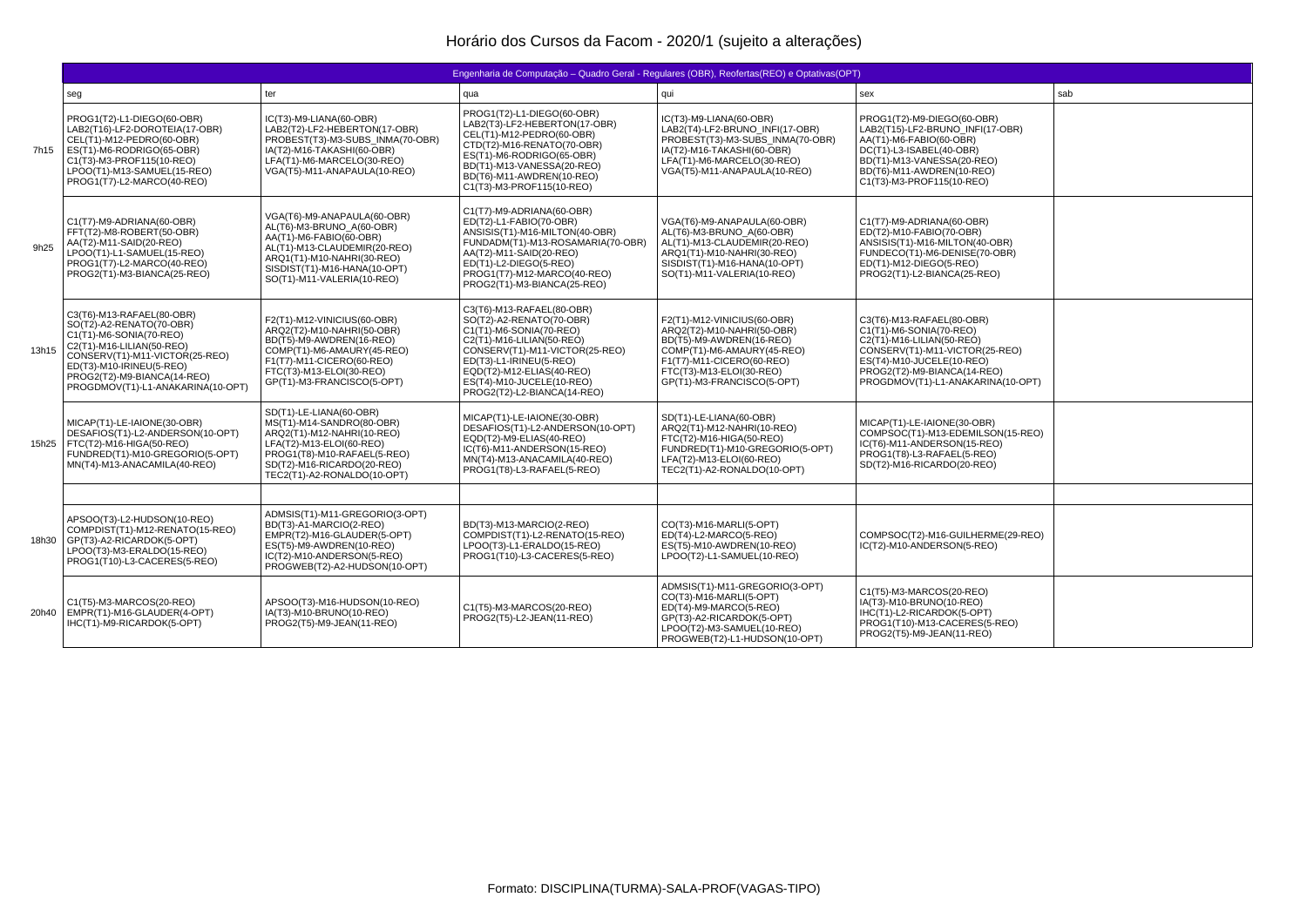|       | Engenharia de Software - 1º semestre |                      |                            |                      |                            |     |  |  |
|-------|--------------------------------------|----------------------|----------------------------|----------------------|----------------------------|-----|--|--|
|       | seg                                  | ter                  | qua                        |                      | sex                        | sab |  |  |
|       | 13h15   IC(T4)-M3-JANE               | PROG1(T3)-L1-GLAUDER | EST(T2)-M3-WILLY           | PROG1(T3)-L1-GLAUDER | EST(T2)-M3-WILLY           |     |  |  |
|       | 15h25   IC(T4)-M3-JANE               | PROG1(T3)-M3-GLAUDER | INTADM(T3)-M3-ADRIANA_ESAN | FMC(T1)-M3-LUCIANA   | INTADM(T3)-M3-ADRIANA ESAN |     |  |  |
|       |                                      |                      |                            |                      |                            |     |  |  |
| 18h30 |                                      |                      |                            |                      |                            |     |  |  |
| 20h40 |                                      |                      |                            |                      |                            |     |  |  |

|       | Engenharia de Software - 3º semestre |                       |                  |                     |                      |     |  |  |
|-------|--------------------------------------|-----------------------|------------------|---------------------|----------------------|-----|--|--|
|       | seg                                  | ter                   | qua              | au                  | sex                  | sab |  |  |
|       | 13h15   ED(T3)-M10-IRINEU            | GP(T1)-M3-FRANCISCO   | ED(T3)-L1-IRINEU | GP(T1)-M3-FRANCISCO | APSOO(T1)-L2-LUCIANO |     |  |  |
|       | 15h25   OC(T1)-M6-GLAUDER            | APSOO(T1)-M11-LUCIANO | ER(T1)-M6-JUCELE | OC(T1)-M6-GLAUDER   | ER(T1)-M6-JUCELE     |     |  |  |
|       |                                      |                       |                  |                     |                      |     |  |  |
| 18h30 |                                      |                       |                  |                     |                      |     |  |  |
| 20h40 |                                      |                       |                  |                     |                      |     |  |  |

|       | Engenharia de Software - 5º semestre |                        |                    |                          |                           |     |  |  |
|-------|--------------------------------------|------------------------|--------------------|--------------------------|---------------------------|-----|--|--|
|       | sec                                  | ter                    | qua                |                          | sex                       | sab |  |  |
|       | 13h15   PROGDMOV(T1)-L1-ANAKARINA    | VVT(T1)-M16-CAFEO      |                    |                          | PROGDMOV(T1)-L1-ANAKARINA |     |  |  |
|       | 15h25   FUNDRED(T1)-M10-GREGORIO     |                        | GS(T1)-L1-RICARDOK | FUNDRED(T1)-M10-GREGORIO | VVT(T1)-L1-CAFEO          |     |  |  |
|       |                                      |                        |                    |                          |                           |     |  |  |
| 18h30 |                                      | IMPLEX(T1)-M6-MONGELLI |                    | IMPLEX(T1)-M6-MONGELLI   |                           |     |  |  |
|       | 20h40   MEDSOFT(T1)-M12-EDEMILSON    |                        |                    |                          |                           |     |  |  |

|       | Engenharia de Software - 7º semestre |                      |                      |  |                           |     |  |  |
|-------|--------------------------------------|----------------------|----------------------|--|---------------------------|-----|--|--|
|       | seg                                  | ter                  | qua                  |  | sex                       | sab |  |  |
| 13h15 |                                      |                      |                      |  |                           |     |  |  |
|       | 15h25   PDS1(T1)-FS-RODRIGO          | PDS1(T2)-FS2-RODRIGO | PDS1(T3)-FS3-RODRIGO |  | COMPSOC(T1)-M13-EDEMILSON |     |  |  |
|       |                                      |                      |                      |  |                           |     |  |  |
| 18h30 |                                      |                      |                      |  |                           |     |  |  |
| 20h40 |                                      |                      |                      |  |                           |     |  |  |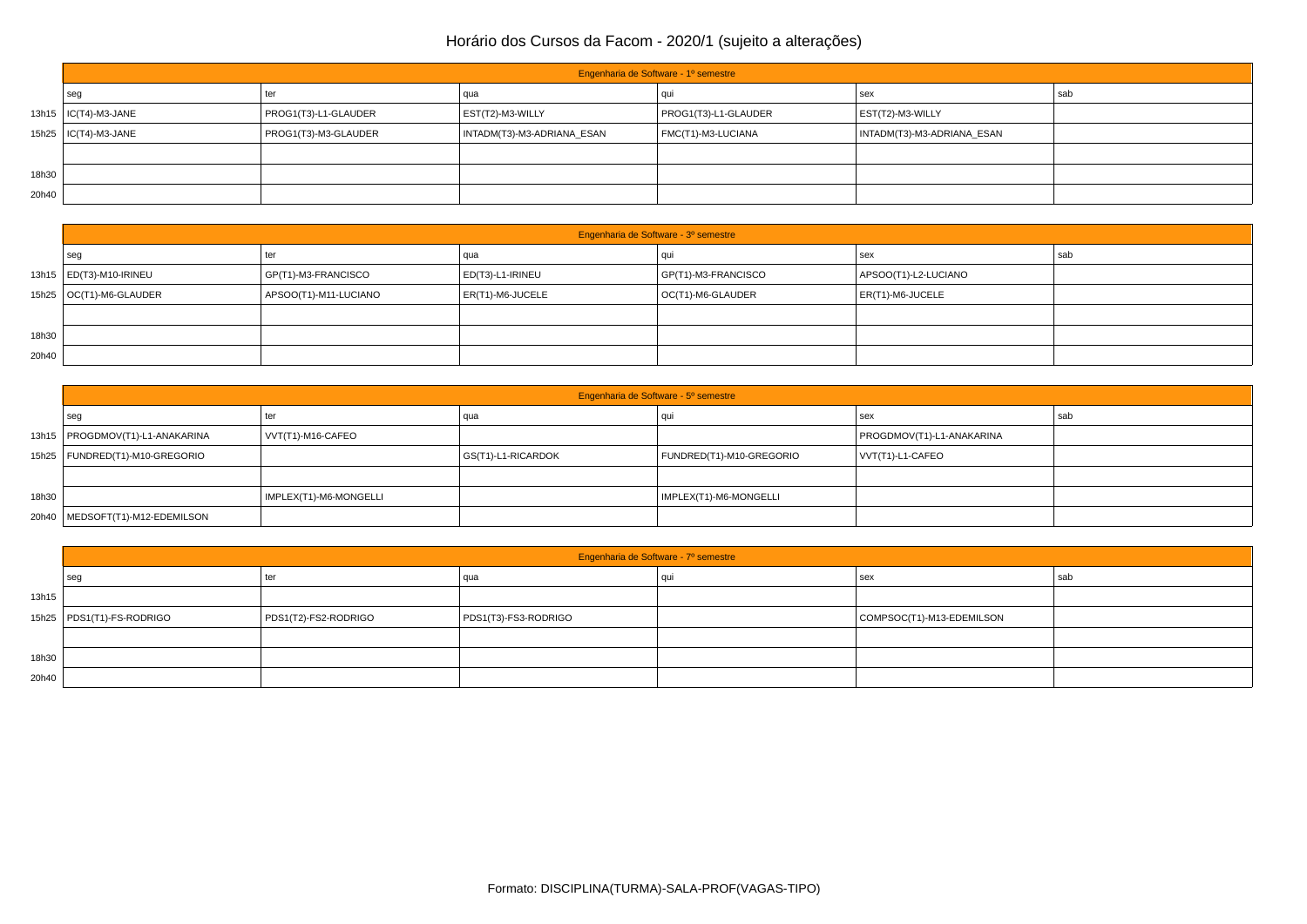|       | Engenharia de Software – Quadro Geral - Regulares (OBR), Reofertas (REO) e Optativas (OPT)                                                                                                                                                               |                                                                                                                                                                                                                                                             |                                                                                                                                                                                                                                                                                              |                                                                                                                                                                                                                                          |                                                                                                                                                                                                                                 |  |  |  |
|-------|----------------------------------------------------------------------------------------------------------------------------------------------------------------------------------------------------------------------------------------------------------|-------------------------------------------------------------------------------------------------------------------------------------------------------------------------------------------------------------------------------------------------------------|----------------------------------------------------------------------------------------------------------------------------------------------------------------------------------------------------------------------------------------------------------------------------------------------|------------------------------------------------------------------------------------------------------------------------------------------------------------------------------------------------------------------------------------------|---------------------------------------------------------------------------------------------------------------------------------------------------------------------------------------------------------------------------------|--|--|--|
|       | seg                                                                                                                                                                                                                                                      | ter                                                                                                                                                                                                                                                         | qua                                                                                                                                                                                                                                                                                          | qui                                                                                                                                                                                                                                      | sab<br>sex                                                                                                                                                                                                                      |  |  |  |
| 7h15  | PDSA1(T4)-FS-PROF137(5-REO)<br>PDSA1(T5)-FS2-PROF138(5-REO)<br>PDSA1(T6)-FS3-PROF139(5-REO)<br>PROG1(T7)-L2-MARCO(10-REO)                                                                                                                                | PDSA1(T4)-FS-PROF137(5-REO)<br>PDSA1(T5)-FS2-PROF138(5-REO)<br>PDSA1(T6)-FS3-PROF139(5-REO)<br>PROG1(T6)-L3-LUCIANA(10-REO)                                                                                                                                 | BD(T6)-M11-AWDREN(20-REO)<br>PDSA1(T4)-FS-PROF137(5-REO)<br>PDSA1(T5)-FS2-PROF138(5-REO)<br>PDSA1(T6)-FS3-PROF139(5-REO)                                                                                                                                                                     | PDSA1(T4)-FS-PROF137(5-REO)<br>PDSA1(T5)-FS2-PROF138(5-REO)<br>PDSA1(T6)-FS3-PROF139(5-REO)<br>PROG1(T6)-M12-LUCIANA(10-REO)                                                                                                             | BD(T6)-M11-AWDREN(20-REO)                                                                                                                                                                                                       |  |  |  |
| 9h25  | PDS1(T4)-FS-JANE(5-REO)<br>PDSA1(T5)-FS2-PROF138(5-REO)<br>PDSA1(T6)-FS3-PROF139(5-REO)<br>PROG1(T7)-L2-MARCO(10-REO)                                                                                                                                    | PDS1(T5)-FS2-LUCIANO(5-REO)<br>PDSA1(T4)-FS-PROF137(5-REO)<br>PDSA1(T6)-FS3-PROF139(5-REO)                                                                                                                                                                  | ED(T1)-L2-DIEGO(2-REO)<br>PDS1(T6)-FS3-LUCIANO(5-REO)<br>PDSA1(T4)-FS-PROF137(5-REO)<br>PDSA1(T5)-FS2-PROF138(5-REO)<br>PROG1(T7)-M12-MARCO(10-REO)                                                                                                                                          | PDSA1(T4)-FS-PROF137(5-REO)<br>PDSA1(T5)-FS2-PROF138(5-REO)<br>PDSA1(T6)-FS3-PROF139(5-REO)                                                                                                                                              | ED(T1)-M12-DIEGO(2-REO)<br>PROG1(T6)-L3-LUCIANA(10-REO)                                                                                                                                                                         |  |  |  |
| 13h15 | IC(T4)-M3-JANE(70-OBR)<br>ED(T3)-M10-IRINEU(50-OBR)<br>PROGDMOV(T1)-L1-ANAKARINA(43-OBR)<br>IA(T1)-A1-ERALDO(25-REO)<br>PDSA1(T1)-FS-PROF134(5-REO)<br>PDSA1(T2)-FS2-PROF135(5-REO)<br>PDSA1(T3)-FS3-PROF136(5-REO)<br>PROG2(T2)-M9-BIANCA(20-REO)       | PROG1(T3)-L1-GLAUDER(70-OBR)<br>GP(T1)-M3-FRANCISCO(75-OBR)<br>VVT(T1)-M16-CAFEO(61-OBR)<br>BD(T5)-M9-AWDREN(10-REO)<br>PDSA1(T1)-FS-PROF134(5-REO)<br>PDSA1(T2)-FS2-PROF135(5-REO)<br>PDSA1(T3)-FS3-PROF136(5-REO)                                         | EST(T2)-M3-WILLY(70-OBR)<br>ED(T3)-L1-IRINEU(50-OBR)<br>IA(T1)-A1-ERALDO(25-REO)<br>PDSA1(T1)-FS-PROF134(5-REO)<br>PDSA1(T2)-FS2-PROF135(5-REO)<br>PDSA1(T3)-FS3-PROF136(5-REO)<br>PROG2(T2)-L2-BIANCA(20-REO)                                                                               | PROG1(T3)-L1-GLAUDER(70-OBR)<br>GP(T1)-M3-FRANCISCO(75-OBR)<br>BD(T5)-M9-AWDREN(10-REO)<br>PDSA1(T1)-FS-PROF134(5-REO)<br>PDSA1(T2)-FS2-PROF135(5-REO)<br>PDSA1(T3)-FS3-PROF136(5-REO)                                                   | EST(T2)-M3-WILLY(70-OBR)<br>APSOO(T1)-L2-LUCIANO(30-OBR)<br>PROGDMOV(T1)-L1-ANAKARINA(43-OBR)<br>PROG2(T2)-M9-BIANCA(20-REO)                                                                                                    |  |  |  |
| 15h25 | IC(T4)-M3-JANE(70-OBR)<br>OC(T1)-M6-GLAUDER(60-OBR)<br>FUNDRED(T1)-M10-GREGORIO(30-OBR)<br>PDS1(T1)-FS-RODRIGO(5-OBR)<br>DESAFIOS(T1)-L2-ANDERSON(10-OPT)<br>FMC(T6)-A2-GRAZIELA(40-REO)<br>PDSA1(T2)-FS2-PROF135(5-REO)<br>PDSA1(T3)-FS3-PROF136(5-REO) | PROG1(T3)-M3-GLAUDER(70-OBR)<br>APSOO(T1)-M11-LUCIANO(30-OBR)<br>PDS1(T2)-FS2-RODRIGO(5-OBR)<br>LPOO(T4)-L3-ANAKARINA(40-REO)<br>PDSA1(T1)-FS-PROF134(5-REO)<br>PDSA1(T3)-FS3-PROF136(5-REO)<br>PROG1(T8)-M10-RAFAEL(25-REO)<br>TEC2(T1)-A2-RONALDO(10-OPT) | INTADM(T3)-M3-ADRIANA ESAN(70-OBR)<br>ER(T1)-M6-JUCELE(72-OBR)<br>GS(T1)-L1-RICARDOK(78-OBR)<br>PDS1(T3)-FS3-RODRIGO(5-OBR)<br>DESAFIOS(T1)-L2-ANDERSON(10-OPT)<br>IC(T6)-M11-ANDERSON(20-REO)<br>PDSA1(T1)-FS-PROF134(5-REO)<br>PDSA1(T2)-FS2-PROF135(5-REO)<br>PROG1(T8)-L3-RAFAEL(25-REO) | FMC(T1)-M3-LUCIANA(70-OBR)<br>OC(T1)-M6-GLAUDER(60-OBR)<br>FUNDRED(T1)-M10-GREGORIO(30-OBR)<br>PDSA1(T1)-FS-PROF134(5-REO)<br>PDSA1(T2)-FS2-PROF135(5-REO)<br>PDSA1(T3)-FS3-PROF136(5-REO)<br>TEC2(T1)-A2-RONALDO(10-OPT)                | INTADM(T3)-M3-ADRIANA ESAN(70-OBR)<br>ER(T1)-M6-JUCELE(72-OBR)<br>VVT(T1)-L1-CAFEO(61-OBR)<br>COMPSOC(T1)-M13-EDEMILSON(60-OBR)<br>IC(T6)-M11-ANDERSON(20-REO)<br>LPOO(T4)-M12-ANAKARINA(40-REO)<br>PROG1(T8)-L3-RAFAEL(25-REO) |  |  |  |
|       |                                                                                                                                                                                                                                                          |                                                                                                                                                                                                                                                             |                                                                                                                                                                                                                                                                                              |                                                                                                                                                                                                                                          |                                                                                                                                                                                                                                 |  |  |  |
|       | BD(T2)-M6-VANESSA(10-REO)<br>COMPDIST(T1)-M12-RENATO(20-REO)<br>FMC(T3)-M10-HIGA(35-REO)<br>18h30   FUNDRED(T2)-M9-GREGORIO(5-REO)<br>GP(T3)-A2-RICARDOK(10-REO)<br>OC(T4)-M11-GUILHERME(19-REO)<br>PROG1(T10)-L3-CACERES(10-REO)                        | IMPLEX(T1)-M6-MONGELLI(46-OBR)<br>ADMSIS(T1)-M11-GREGORIO(5-OPT)<br>BD(T3)-A1-MARCIO(5-REO)<br>EMPR(T2)-M16-GLAUDER(30-REO)<br>IC(T2)-M10-ANDERSON(20-REO)<br>ISO(T1)-M13-VALERIA(5-REO)<br>PROGWEB(T2)-A2-HUDSON(30-REO)                                   | BD(T2)-M6-VANESSA(10-REO)<br>BD(T3)-M13-MARCIO(5-REO)<br>COMPDIST(T1)-L2-RENATO(20-REO)<br>FUNDRED(T2)-M9-GREGORIO(5-REO)<br>OC(T4)-M11-GUILHERME(19-REO)<br>PROG1(T10)-L3-CACERES(10-REO)                                                                                                   | IMPLEX(T1)-M6-MONGELLI(46-OBR)<br>CO(T3)-M16-MARLI(5-OPT)<br>ED(T4)-L2-MARCO(2-REO)<br>FMC(T5)-A2-JEAN(20-REO)<br>GP(T2)-M13-RICARDOK(5-REO)                                                                                             | COMPSOC(T2)-M16-GUILHERME(10-REO)<br>GP(T2)-M13-RICARDOK(5-REO)<br>IC(T2)-M10-ANDERSON(20-REO)<br>LBD(T1)-L2-MARCIO(15-REO)                                                                                                     |  |  |  |
|       | MEDSOFT(T1)-M12-EDEMILSON(38-OBR)<br>20h40   EST(T3)-M13-WILLY(10-REO)<br>IHC(T1)-M9-RICARDOK(20-REO)                                                                                                                                                    | IA(T3)-M10-BRUNO(5-REO)<br>LBD(T1)-L1-MARCIO(15-REO)<br>PROG2(T5)-M9-JEAN(30-REO)                                                                                                                                                                           | EST(T3)-M13-WILLY(10-REO)<br>MPN(T1)-L1-JUCELE(1-REO)<br>PROG2(T5)-L2-JEAN(30-REO)<br>MPN(T2)-A2-AWDREN(1-REO)                                                                                                                                                                               | ADMSIS(T1)-M11-GREGORIO(5-OPT)<br>CO(T3)-M16-MARLI(5-OPT)<br>ED(T4)-M9-MARCO(2-REO)<br>GP(T3)-A2-RICARDOK(10-REO)<br>ISO(T1)-M13-VALERIA(5-REO)<br>MPN(T1)-M6-JUCELE(1-REO)<br>PROGWEB(T2)-L1-HUDSON(30-REO)<br>MPN(T2)-L2-AWDREN(1-REO) | IA(T3)-M10-BRUNO(5-REO)<br>IHC(T1)-L2-RICARDOK(20-REO)<br>PROG1(T10)-M13-CACERES(10-REO)<br>PROG2(T5)-M9-JEAN(30-REO)                                                                                                           |  |  |  |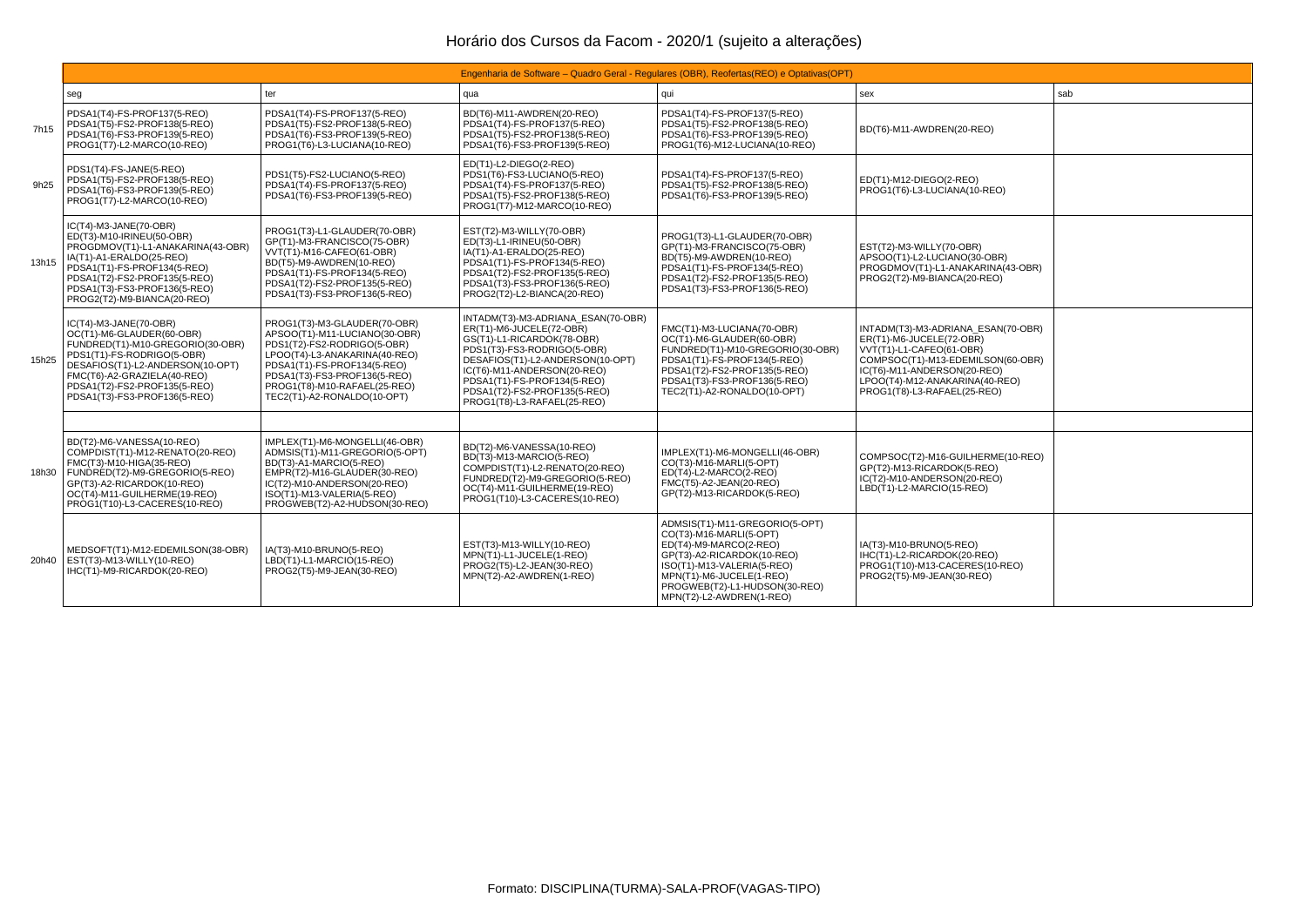| Sistemas de Informação - 1º semestre |                     |                     |                   |                        |     |  |
|--------------------------------------|---------------------|---------------------|-------------------|------------------------|-----|--|
| seo                                  | ter                 | l qua               |                   | sex                    | sab |  |
| 18h30   PROG1(T4)-L1-IRINEU          | PROG1(T4)-L1-IRINEU | $ $ FMC(T2)-M3-JEAN | IC(T5)-M3-VALERIA | INTADM(T4)-M6-CAROLINE |     |  |
| 20h40   PROG1(T4)-A1-IRINEU          | IC(T5)-M3-VALERIA   | MPN(T1)-L1-JUCELE   | MPN(T1)-M6-JUCELE | INTADM(T4)-M6-CAROLINE |     |  |

|       | Sistemas de Informação - 3º semestre |                     |                          |                    |                     |                      |  |  |
|-------|--------------------------------------|---------------------|--------------------------|--------------------|---------------------|----------------------|--|--|
|       | seq                                  | ter                 |                          |                    | sex                 | sab                  |  |  |
| 18h30 |                                      | ES(T2)-M3-EDEMILSON |                          | LPOO(T2)-L1-SAMUEL | ES(T2)-M3-EDEMILSON | $PE(T1)$ -M16-CAMILA |  |  |
|       | 20h40   PROBEST(T2)-M6-ERLANDSON     | OC(T2)-M11-RICARDO  | PROBEST(T2)-M6-ERLANDSON | LPOO(T2)-M3-SAMUEL | OC(T2)-M11-RICARDO  | PE(T1)-M16-CAMILA    |  |  |

| Sistemas de Informação - 5º semestre |                  |                         |                        |                       |       |  |  |
|--------------------------------------|------------------|-------------------------|------------------------|-----------------------|-------|--|--|
| sec                                  | tei              |                         |                        | sex                   | l sab |  |  |
| 18h30   FUNDRED(T2)-M9-GREGORIO      |                  | FUNDRED(T2)-M9-GREGORIO | PROGWEB(T1)-M12-HUDSON | APSOO(T2)-M12-LUCIANO |       |  |  |
| 20h40   PROGWEB(T1)-L1-HUDSON        | IA(T3)-M10-BRUNO | APSOO(T2)-L3-LUCIANO    |                        | IA(T3)-M10-BRUNO      |       |  |  |

|       | Sistemas de Informação - 7º semestre |                   |                       |     |                    |    |  |  |
|-------|--------------------------------------|-------------------|-----------------------|-----|--------------------|----|--|--|
|       | seo                                  | ∣ ter             | qua                   | ווח | se:                | sa |  |  |
|       | 18h30 GTI(T1)-M16-EDEMILSON          | SIAD(T1)-L2-BRUNO | GTI(T1)-M16-EDEMILSON |     | SIAD(T1)-M11-BRUNO |    |  |  |
| 20h40 |                                      |                   |                       |     |                    |    |  |  |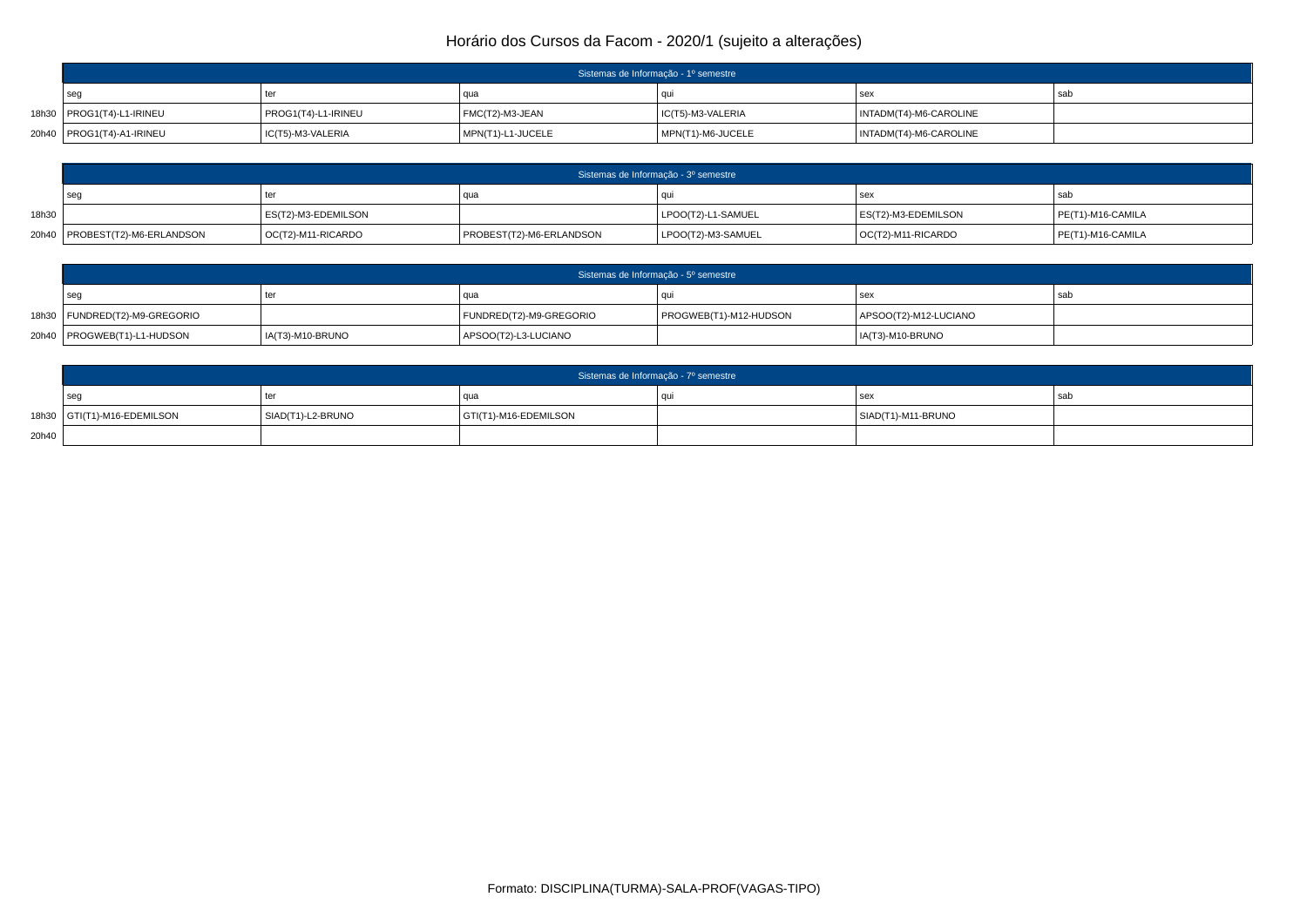|       | Sistemas de Informação - Quadro Geral - Regulares (OBR), Reofertas(REO) e Optativas(OPT)                                                                                                                                                                                                                                                                    |                                                                                                                                                                                                                                                                                                                                                                                 |                                                                                                                                                                                                                                                                                      |                                                                                                                                                                                                                                                                                                          |                                                                                                                                                                                                                                                                                           |                           |  |  |
|-------|-------------------------------------------------------------------------------------------------------------------------------------------------------------------------------------------------------------------------------------------------------------------------------------------------------------------------------------------------------------|---------------------------------------------------------------------------------------------------------------------------------------------------------------------------------------------------------------------------------------------------------------------------------------------------------------------------------------------------------------------------------|--------------------------------------------------------------------------------------------------------------------------------------------------------------------------------------------------------------------------------------------------------------------------------------|----------------------------------------------------------------------------------------------------------------------------------------------------------------------------------------------------------------------------------------------------------------------------------------------------------|-------------------------------------------------------------------------------------------------------------------------------------------------------------------------------------------------------------------------------------------------------------------------------------------|---------------------------|--|--|
|       | seg                                                                                                                                                                                                                                                                                                                                                         | ter                                                                                                                                                                                                                                                                                                                                                                             | qua                                                                                                                                                                                                                                                                                  | qui                                                                                                                                                                                                                                                                                                      | sex                                                                                                                                                                                                                                                                                       | sab                       |  |  |
| 7h15  | C1(T3)-M3-PROF115(10-REO)<br>ES(T1)-M6-RODRIGO(5-REO)<br>LPOO(T1)-M13-SAMUEL(10-REO)                                                                                                                                                                                                                                                                        | IA(T2)-M16-TAKASHI(2-REO)<br>PROBEST(T3)-M3-SUBS INMA(5-REO)                                                                                                                                                                                                                                                                                                                    | BD(T6)-M11-AWDREN(5-REO)<br>C1(T3)-M3-PROF115(10-REO)<br>ES(T1)-M6-RODRIGO(5-REO)                                                                                                                                                                                                    | IA(T2)-M16-TAKASHI(2-REO)<br>PROBEST(T3)-M3-SUBS INMA(5-REO)                                                                                                                                                                                                                                             | BD(T6)-M11-AWDREN(5-REO)<br>C1(T3)-M3-PROF115(10-REO)                                                                                                                                                                                                                                     | PE(T1)-M16-CAMILA(80-OBR) |  |  |
| 9h25  | AA(T2)-M11-SAID(5-OPT)<br>LPOO(T1)-L1-SAMUEL(10-REO)                                                                                                                                                                                                                                                                                                        | SISDIST(T1)-M16-HANA(5-OPT)                                                                                                                                                                                                                                                                                                                                                     | AA(T2)-M11-SAID(5-OPT)<br>ED(T1)-L2-DIEGO(4-REO)                                                                                                                                                                                                                                     | SISDIST(T1)-M16-HANA(5-OPT)                                                                                                                                                                                                                                                                              | ED(T1)-M12-DIEGO(4-REO)                                                                                                                                                                                                                                                                   | PE(T1)-M16-CAMILA(80-OBR) |  |  |
| 13h15 | C1(T1)-M6-SONIA(10-REO)<br>ED(T3)-M10-IRINEU(2-REO)<br>IA(T1)-A1-ERALDO(4-REO)<br>PROGDMOV(T1)-L1-ANAKARINA(10-OPT)                                                                                                                                                                                                                                         | BD(T5)-M9-AWDREN(10-REO)<br>VVT(T1)-M16-CAFEO(5-OPT)                                                                                                                                                                                                                                                                                                                            | C1(T1)-M6-SONIA(10-REO)<br>ED(T3)-L1-IRINEU(2-REO)<br>ES(T4)-M10-JUCELE(5-REO)<br>IA(T1)-A1-ERALDO(4-REO)                                                                                                                                                                            | BD(T5)-M9-AWDREN(10-REO)                                                                                                                                                                                                                                                                                 | C1(T1)-M6-SONIA(10-REO)<br>ES(T4)-M10-JUCELE(5-REO)<br>PROGDMOV(T1)-L1-ANAKARINA(10-OPT)                                                                                                                                                                                                  |                           |  |  |
| 15h25 | DESAFIOS(T1)-L2-ANDERSON(10-OPT)<br>FMC(T6)-A2-GRAZIELA(10-REO)<br>FUNDRED(T1)-M10-GREGORIO(5-REO)<br>OC(T1)-M6-GLAUDER(5-REO)                                                                                                                                                                                                                              | PROG1(T8)-M10-RAFAEL(10-REO)<br>TEC2(T1)-A2-RONALDO(10-OPT)                                                                                                                                                                                                                                                                                                                     | DESAFIOS(T1)-L2-ANDERSON(10-OPT)<br>ER(T1)-M6-JUCELE(5-OPT)<br>GS(T1)-L1-RICARDOK(2-OPT)<br>IC(T6)-M11-ANDERSON(15-REO)<br>PROG1(T8)-L3-RAFAEL(10-REO)                                                                                                                               | FUNDRED(T1)-M10-GREGORIO(5-REO)<br>OC(T1)-M6-GLAUDER(5-REO)<br>TEC2(T1)-A2-RONALDO(10-OPT)                                                                                                                                                                                                               | COMPSOC(T1)-M13-EDEMILSON(5-REO)<br>ER(T1)-M6-JUCELE(5-OPT)<br>IC(T6)-M11-ANDERSON(15-REO)<br>PROG1(T8)-L3-RAFAEL(10-REO)<br>VVT(T1)-L1-CAFEO(5-OPT)                                                                                                                                      |                           |  |  |
|       |                                                                                                                                                                                                                                                                                                                                                             |                                                                                                                                                                                                                                                                                                                                                                                 |                                                                                                                                                                                                                                                                                      |                                                                                                                                                                                                                                                                                                          |                                                                                                                                                                                                                                                                                           |                           |  |  |
|       | PROG1(T4)-L1-IRINEU(70-OBR)<br>FUNDRED(T2)-M9-GREGORIO(40-OBR)<br>GTI(T1)-M16-EDEMILSON(71-OBR)<br>APSOO(T3)-L2-HUDSON(5-REO)<br>BD(T2)-M6-VANESSA(45-REO)<br>18h30 COMPDIST(T1)-M12-RENATO(15-REO)<br>FMC(T3)-M10-HIGA(10-REO)<br>GP(T3)-A2-RICARDOK(30-REO)<br>LPOO(T3)-M3-ERALDO(5-REO)<br>OC(T4)-M11-GUILHERME(30-REO)<br>PROG1(T10)-L3-CACERES(10-REO) | PROG1(T4)-L1-IRINEU(70-OBR)<br>ES(T2)-M3-EDEMILSON(70-OBR)<br>SIAD(T1)-L2-BRUNO(50-OBR)<br>ADMSIS(T1)-M11-GREGORIO(15-OPT)<br>BD(T3)-A1-MARCIO(5-REO)<br>EMPR(T2)-M16-GLAUDER(40-REO)<br>ES(T5)-M9-AWDREN(15-REO)<br>IC(T2)-M10-ANDERSON(15-REO)<br>IMPLEX(T1)-M6-MONGELLI(10-OPT)<br>ISO(T1)-M13-VALERIA(20-REO)<br>PROG2(T4)-M12-JEAN(30-REO)<br>PROGWEB(T2)-A2-HUDSON(5-REO) | FMC(T2)-M3-JEAN(70-OBR)<br>FUNDRED(T2)-M9-GREGORIO(40-OBR)<br>GTI(T1)-M16-EDEMILSON(71-OBR)<br>BD(T2)-M6-VANESSA(45-REO)<br>BD(T3)-M13-MARCIO(5-REO)<br>COMPDIST(T1)-L2-RENATO(15-REO)<br>LPOO(T3)-L1-ERALDO(5-REO)<br>OC(T4)-M11-GUILHERME(30-REO)<br>PROG1(T10)-L3-CACERES(10-REO) | IC(T5)-M3-VALERIA(70-OBR)<br>LPOO(T2)-L1-SAMUEL(60-OBR)<br>PROGWEB(T1)-M12-HUDSON(60-OBR)<br>CO(T3)-M16-MARLI(60-REO)<br>ED(T4)-L2-MARCO(40-REO)<br>ES(T5)-M10-AWDREN(15-REO)<br>FMC(T5)-A2-JEAN(30-REO)<br>IMPLEX(T1)-M6-MONGELLI(10-OPT)                                                               | INTADM(T4)-M6-CAROLINE(70-OBR)<br>ES(T2)-M3-EDEMILSON(70-OBR)<br>APSOO(T2)-M12-LUCIANO(35-OBR)<br>SIAD(T1)-M11-BRUNO(50-OBR)<br>COMPSOC(T2)-M16-GUILHERME(10-REO)<br>IC(T2)-M10-ANDERSON(15-REO)<br>LBD(T1)-L2-MARCIO(20-REO)<br>PROG1(T9)-L3-RAFAEL(40-REO)<br>PROG2(T4)-L1-JEAN(30-REO) |                           |  |  |
| 20h40 | PROG1(T4)-A1-IRINEU(70-OBR)<br>PROBEST(T2)-M6-ERLANDSON(70-OBR)<br>PROGWEB(T1)-L1-HUDSON(60-OBR)<br>C1(T5)-M3-MARCOS(40-REO)<br>EMPR(T1)-M16-GLAUDER(5-REO)<br>IHC(T1)-M9-RICARDOK(5-REO)<br>MEDSOFT(T1)-M12-EDEMILSON(5-OPT)<br>PROG1(T9)-L3-RAFAEL(40-REO)<br>PROG2(T3)-M11-GRAZIELA(43-REO)<br>PROGDMOV(T2)-L2-ANAKARINA(10-OPT)                         | IC(T5)-M3-VALERIA(70-OBR)<br>OC(T2)-M11-RICARDO(60-OBR)<br>IA(T3)-M10-BRUNO(30-OBR)<br>APSOO(T3)-M16-HUDSON(5-REO)<br>FMC(T4)-M13-ANDERSON(50-REO)<br>LBD(T1)-L1-MARCIO(20-REO)<br>PROGDMOV(T2)-L2-ANAKARINA(10-OPT)                                                                                                                                                            | MPN(T1)-L1-JUCELE(76-OBR)<br>PROBEST(T2)-M6-ERLANDSON(70-OBR)<br>APSOO(T2)-L3-LUCIANO(35-OBR)<br>C1(T5)-M3-MARCOS(40-REO)<br>PROG1(T9)-M10-RAFAEL(40-REO)<br>PROG2(T3)-M11-GRAZIELA(43-REO)<br>MPN(T2)-A2-AWDREN(1-REO)                                                              | MPN(T1)-M6-JUCELE(76-OBR)<br>LPOO(T2)-M3-SAMUEL(60-OBR)<br>ADMSIS(T1)-M11-GREGORIO(15-OPT)<br>CO(T3)-M16-MARLI(60-REO)<br>ED(T4)-M9-MARCO(40-REO)<br>GP(T3)-A2-RICARDOK(30-REO)<br>ISO(T1)-M13-VALERIA(20-REO)<br>PROG2(T4)-M12-JEAN(30-REO)<br>PROGWEB(T2)-L1-HUDSON(5-REO)<br>MPN(T2)-L2-AWDREN(1-REO) | INTADM(T4)-M6-CAROLINE(70-OBR)<br>OC(T2)-M11-RICARDO(60-OBR)<br>IA(T3)-M10-BRUNO(30-OBR)<br>C1(T5)-M3-MARCOS(40-REO)<br>IHC(T1)-L2-RICARDOK(5-REO)<br>PROG1(T10)-M13-CACERES(10-REO)<br>PROG2(T3)-L1-GRAZIELA(43-REO)                                                                     |                           |  |  |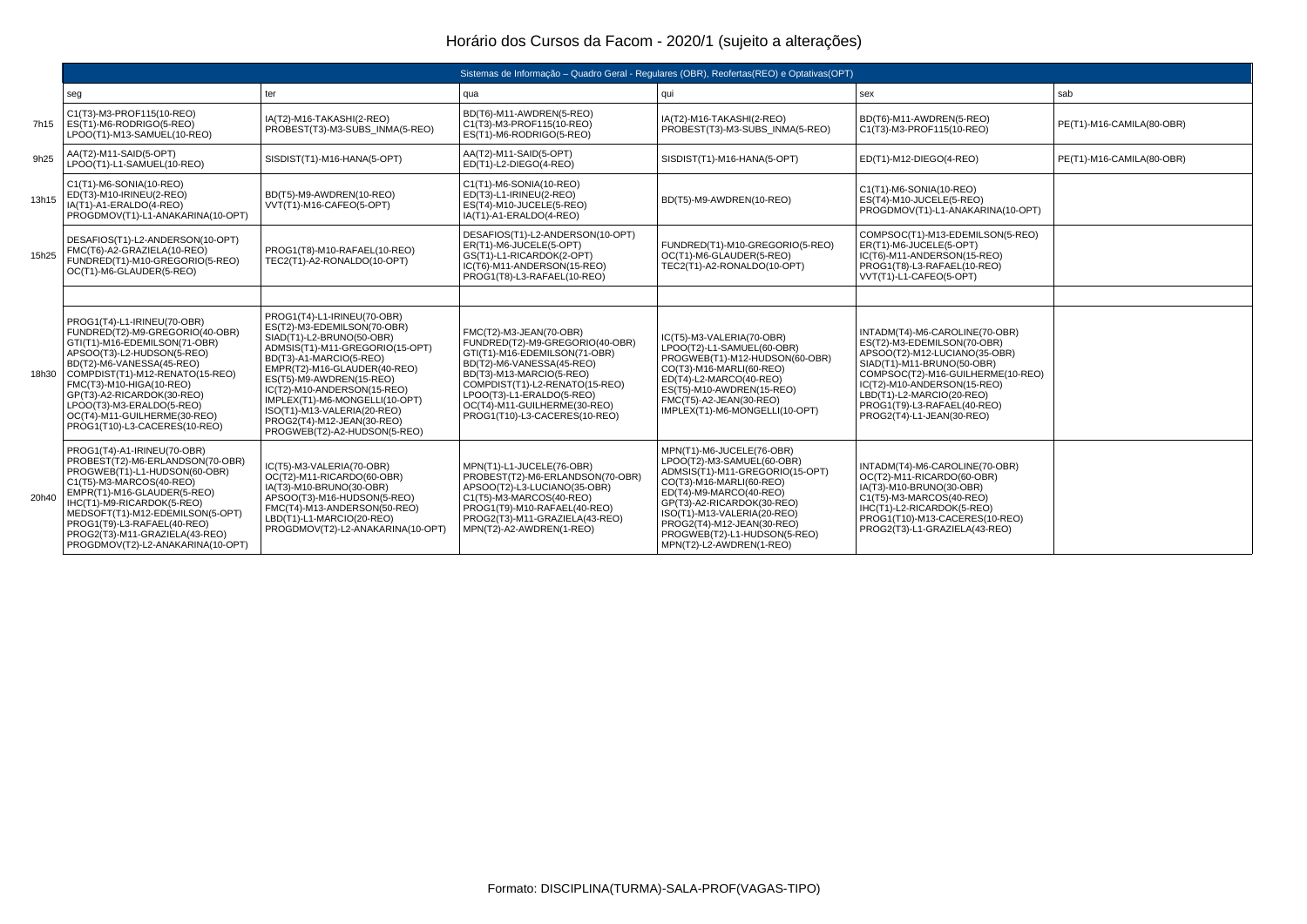| Tec. em Análise e Des. de Sistemas - 1º semestre |                        |                      |                  |                        |     |  |  |
|--------------------------------------------------|------------------------|----------------------|------------------|------------------------|-----|--|--|
| se                                               | ter                    | qua                  |                  | sex                    | sab |  |  |
| 18h30   FMC(T3)-M10-HIGA                         | $IC(T2)$ -M10-ANDERSON | PROG1(T5)-M10-RAFAEL | CO(T3)-M16-MARLI | $IC(T2)$ -M10-ANDERSON |     |  |  |
| 20h40   EST(T3)-M13-WILLY                        | PROG1(T5)-L3-RAFAEL    | EST(T3)-M13-WILLY    | CO(T3)-M16-MARLI | PROG1(T5)-L3-RAFAEL    |     |  |  |

| Tec. em Análise e Des. de Sistemas - 3º semestre |                     |                      |                     |                      |       |  |  |
|--------------------------------------------------|---------------------|----------------------|---------------------|----------------------|-------|--|--|
| sec                                              | ter                 | -uu                  |                     | sex                  | ' saL |  |  |
| 18h30   LPOO(T3)-M3-ERALDO                       | ISO(T1)-M13-VALERIA | LPOO(T3)-L1-ERALDO   |                     | LBD(T1)-L2-MARCIO    |       |  |  |
| 20h40   EMPR(T1)-M16-GLAUDER                     | LBD(T1)-L1-MARCIO   | ES(T3)-M16-EDEMILSON | ISO(T1)-M13-VALERIA | ES(T3)-M16-EDEMILSON |       |  |  |

|       | Tec. em Análise e Des. de Sistemas - 5º semestre |                           |      |                     |                     |     |  |
|-------|--------------------------------------------------|---------------------------|------|---------------------|---------------------|-----|--|
|       | sec                                              |                           | ı au |                     | se)                 | sar |  |
| 18h30 |                                                  |                           |      | GP(T2)-M13-RICARDOK | GP(T2)-M13-RICARDOK |     |  |
|       | 20h40   PROGDMOV(T2)-L2-ANAKARINA                | PROGDMOV(T2)-L2-ANAKARINA |      |                     |                     |     |  |

|       | Tec. em Análise e Des. de Sistemas – Quadro Geral - Regulares (OBR), Reofertas (REO) e Optativas (OPT)                                                                                                                                                                                    |                                                                                                                                                                                                                                                       |                                                                                                                                                                                                                                                        |                                                                                                                                                                                                                                                                          |                                                                                                                                                                                                                          |  |
|-------|-------------------------------------------------------------------------------------------------------------------------------------------------------------------------------------------------------------------------------------------------------------------------------------------|-------------------------------------------------------------------------------------------------------------------------------------------------------------------------------------------------------------------------------------------------------|--------------------------------------------------------------------------------------------------------------------------------------------------------------------------------------------------------------------------------------------------------|--------------------------------------------------------------------------------------------------------------------------------------------------------------------------------------------------------------------------------------------------------------------------|--------------------------------------------------------------------------------------------------------------------------------------------------------------------------------------------------------------------------|--|
|       | seg                                                                                                                                                                                                                                                                                       | ter                                                                                                                                                                                                                                                   | qua                                                                                                                                                                                                                                                    | qui                                                                                                                                                                                                                                                                      | sab<br>sex                                                                                                                                                                                                               |  |
| 7h15  |                                                                                                                                                                                                                                                                                           |                                                                                                                                                                                                                                                       | BD(T6)-M11-AWDREN(5-REO)                                                                                                                                                                                                                               |                                                                                                                                                                                                                                                                          | BD(T6)-M11-AWDREN(5-REO)                                                                                                                                                                                                 |  |
| 9h25  |                                                                                                                                                                                                                                                                                           | SISDIST(T1)-M16-HANA(3-OPT)                                                                                                                                                                                                                           |                                                                                                                                                                                                                                                        | SISDIST(T1)-M16-HANA(3-OPT)                                                                                                                                                                                                                                              |                                                                                                                                                                                                                          |  |
| 13h15 |                                                                                                                                                                                                                                                                                           | BD(T5)-M9-AWDREN(10-REO)<br>VVT(T1)-M16-CAFEO(5-OPT)                                                                                                                                                                                                  | EST(T2)-M3-WILLY(10-REO)                                                                                                                                                                                                                               | BD(T5)-M9-AWDREN(10-REO)                                                                                                                                                                                                                                                 | APSOO(T1)-L2-LUCIANO(20-REO)<br>EST(T2)-M3-WILLY(10-REO)                                                                                                                                                                 |  |
|       | 15h25   DESAFIOS(T1)-L2-ANDERSON(10-OPT)                                                                                                                                                                                                                                                  | APSOO(T1)-M11-LUCIANO(20-REO)<br>TEC2(T1)-A2-RONALDO(10-OPT)                                                                                                                                                                                          | DESAFIOS(T1)-L2-ANDERSON(10-OPT)<br>ER(T1)-M6-JUCELE(3-OPT)                                                                                                                                                                                            | TEC2(T1)-A2-RONALDO(10-OPT)                                                                                                                                                                                                                                              | ER(T1)-M6-JUCELE(3-OPT)<br>VVT(T1)-L1-CAFEO(5-OPT)                                                                                                                                                                       |  |
|       |                                                                                                                                                                                                                                                                                           |                                                                                                                                                                                                                                                       |                                                                                                                                                                                                                                                        |                                                                                                                                                                                                                                                                          |                                                                                                                                                                                                                          |  |
|       | FMC(T3)-M10-HIGA(5-OBR)<br>LPOO(T3)-M3-ERALDO(60-OBR)<br>APSOO(T3)-L2-HUDSON(25-REO)<br>BD(T2)-M6-VANESSA(5-REO)<br>18h30   FUNDRED(T2)-M9-GREGORIO(5-REO)<br>GP(T3)-A2-RICARDOK(10-REO)<br>GTI(T1)-M16-EDEMILSON(9-OPT)<br>OC(T4)-M11-GUILHERME(10-REO)<br>PROG1(T10)-L3-CACERES(10-REO) | IC(T2)-M10-ANDERSON(20-OBR)<br>ISO(T1)-M13-VALERIA(45-OBR)<br>ADMSIS(T1)-M11-GREGORIO(15-OPT)<br>BD(T3)-A1-MARCIO(50-REO)<br>ES(T5)-M9-AWDREN(5-REO)<br>IMPLEX(T1)-M6-MONGELLI(10-OPT)<br>PROG2(T4)-M12-JEAN(30-REO)<br>PROGWEB(T2)-A2-HUDSON(25-REO) | PROG1(T5)-M10-RAFAEL(40-OBR)<br>LPOO(T3)-L1-ERALDO(60-OBR)<br>BD(T2)-M6-VANESSA(5-REO)<br>BD(T3)-M13-MARCIO(50-REO)<br>FUNDRED(T2)-M9-GREGORIO(5-REO)<br>GTI(T1)-M16-EDEMILSON(9-OPT)<br>OC(T4)-M11-GUILHERME(10-REO)<br>PROG1(T10)-L3-CACERES(10-REO) | CO(T3)-M16-MARLI(5-OBR)<br>GP(T2)-M13-RICARDOK(55-OBR)<br>ED(T4)-L2-MARCO(3-OPT)<br>ES(T5)-M10-AWDREN(5-REO)<br>IMPLEX(T1)-M6-MONGELLI(10-OPT)<br>PROGWEB(T1)-M12-HUDSON(5-REO)                                                                                          | IC(T2)-M10-ANDERSON(20-OBR)<br>LBD(T1)-L2-MARCIO(15-OBR)<br>GP(T2)-M13-RICARDOK(55-OBR)<br>COMPSOC(T2)-M16-GUILHERME(20-REO)<br>PROG2(T4)-L1-JEAN(30-REO)                                                                |  |
|       | EST(T3)-M13-WILLY(70-OBR)<br>EMPR(T1)-M16-GLAUDER(70-OBR)<br>PROGDMOV(T2)-L2-ANAKARINA(40-OBR)<br>20h40   IHC(T1)-M9-RICARDOK(15-REO)<br>MEDSOFT(T1)-M12-EDEMILSON(10-OPT)<br>PROG2(T3)-M11-GRAZIELA(10-REO)<br>PROGWEB(T1)-L1-HUDSON(5-REO)                                              | PROG1(T5)-L3-RAFAEL(40-OBR)<br>LBD(T1)-L1-MARCIO(15-OBR)<br>PROGDMOV(T2)-L2-ANAKARINA(40-OBR)<br>APSOO(T3)-M16-HUDSON(25-REO)<br>IA(T3)-M10-BRUNO(5-OPT)<br>OC(T3)-M12-GUILHERME(60-REO)                                                              | EST(T3)-M13-WILLY(70-OBR)<br>ES(T3)-M16-EDEMILSON(70-OBR)<br>MPN(T1)-L1-JUCELE(3-OPT)<br>PROG2(T3)-M11-GRAZIELA(10-REO)<br>MPN(T2)-A2-AWDREN(1-REO)                                                                                                    | CO(T3)-M16-MARLI(5-OBR)<br>ISO(T1)-M13-VALERIA(45-OBR)<br>ADMSIS(T1)-M11-GREGORIO(15-OPT)<br>ED(T4)-M9-MARCO(3-OPT)<br>GP(T3)-A2-RICARDOK(10-REO)<br>MPN(T1)-M6-JUCELE(3-OPT)<br>PROG2(T4)-M12-JEAN(30-REO)<br>PROGWEB(T2)-L1-HUDSON(25-REO)<br>MPN(T2)-L2-AWDREN(1-REO) | PROG1(T5)-L3-RAFAEL(40-OBR)<br>ES(T3)-M16-EDEMILSON(70-OBR)<br>IA(T3)-M10-BRUNO(5-OPT)<br>IHC(T1)-L2-RICARDOK(15-REO)<br>OC(T3)-M12-GUILHERME(60-REO)<br>PROG1(T10)-M13-CACERES(10-REO)<br>PROG2(T3)-L1-GRAZIELA(10-REO) |  |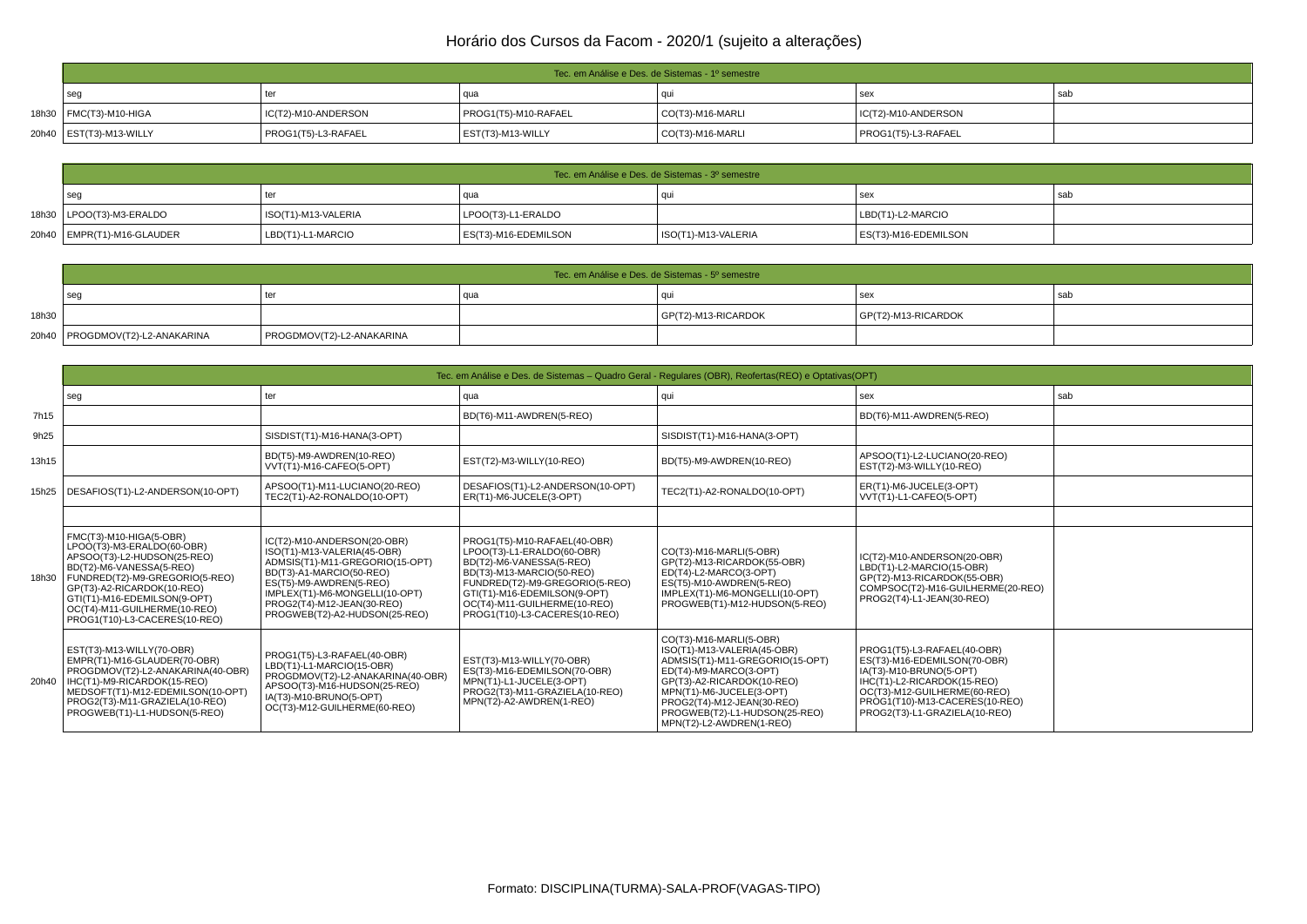|     | Tec. em Redes de Computadores - 1º semestre |     |     |  |     |     |  |
|-----|---------------------------------------------|-----|-----|--|-----|-----|--|
|     | seg                                         | ter | qua |  | sex | sab |  |
| 8h  |                                             |     |     |  |     |     |  |
| 10h |                                             |     |     |  |     |     |  |
| 19h |                                             |     |     |  |     |     |  |
| 21h |                                             |     |     |  |     |     |  |

|       | Tec. em Redes de Computadores - 3º semestre |    |  |  |  |     |  |
|-------|---------------------------------------------|----|--|--|--|-----|--|
|       | se                                          | te |  |  |  | sat |  |
| 18h30 |                                             |    |  |  |  |     |  |
| 20h40 |                                             |    |  |  |  |     |  |

|       | Tec. em Redes de Computadores - 5º semestre |     |     |  |            |       |  |
|-------|---------------------------------------------|-----|-----|--|------------|-------|--|
|       | $ $ seg                                     | ter | aua |  | <b>sex</b> | l sab |  |
| 13h15 |                                             |     |     |  |            |       |  |
| 15h25 |                                             |     |     |  |            |       |  |
| 18h30 |                                             |     |     |  |            |       |  |
| 20h40 |                                             |     |     |  |            |       |  |

|       | Tec. em Redes de Computadores – Quadro Geral - Regulares (OBR), Reofertas (REO) e Optativas (OPT) |                            |                                                         |                            |                                                                |     |  |
|-------|---------------------------------------------------------------------------------------------------|----------------------------|---------------------------------------------------------|----------------------------|----------------------------------------------------------------|-----|--|
|       | seg                                                                                               | ter                        | qua                                                     | quı                        | sex                                                            | sab |  |
| 7h15  |                                                                                                   |                            | CTD(T2)-M16-RENATO(1-REO)                               |                            |                                                                |     |  |
| 9h25  |                                                                                                   |                            |                                                         |                            |                                                                |     |  |
|       | 13h15   PROG2(T2)-M9-BIANCA(1-REO)                                                                |                            | PROG2(T2)-L2-BIANCA(1-REO)                              |                            | PROG2(T2)-M9-BIANCA(1-REO)                                     |     |  |
| 15h25 |                                                                                                   |                            |                                                         |                            |                                                                |     |  |
|       |                                                                                                   |                            |                                                         |                            |                                                                |     |  |
|       | 18h30   BD(T2)-M6-VANESSA(2-OPT)                                                                  | ISO(T1)-M13-VALERIA(2-REO) | BD(T2)-M6-VANESSA(2-OPT)                                | GP(T2)-M13-RICARDOK(3-OPT) | COMPSOC(T2)-M16-GUILHERME(1-OPT)<br>GP(T2)-M13-RICARDOK(3-OPT) |     |  |
|       | 20h40   EMPR(T1)-M16-GLAUDER(1-OPT)                                                               | PROG2(T5)-M9-JEAN(1-REO)   | ES(T3)-M16-EDEMILSON(2-OPT)<br>PROG2(T5)-L2-JEAN(1-REO) | ISO(T1)-M13-VALERIA(2-REO) | ES(T3)-M16-EDEMILSON(2-OPT)<br>PROG2(T5)-M9-JEAN(1-REO)        |     |  |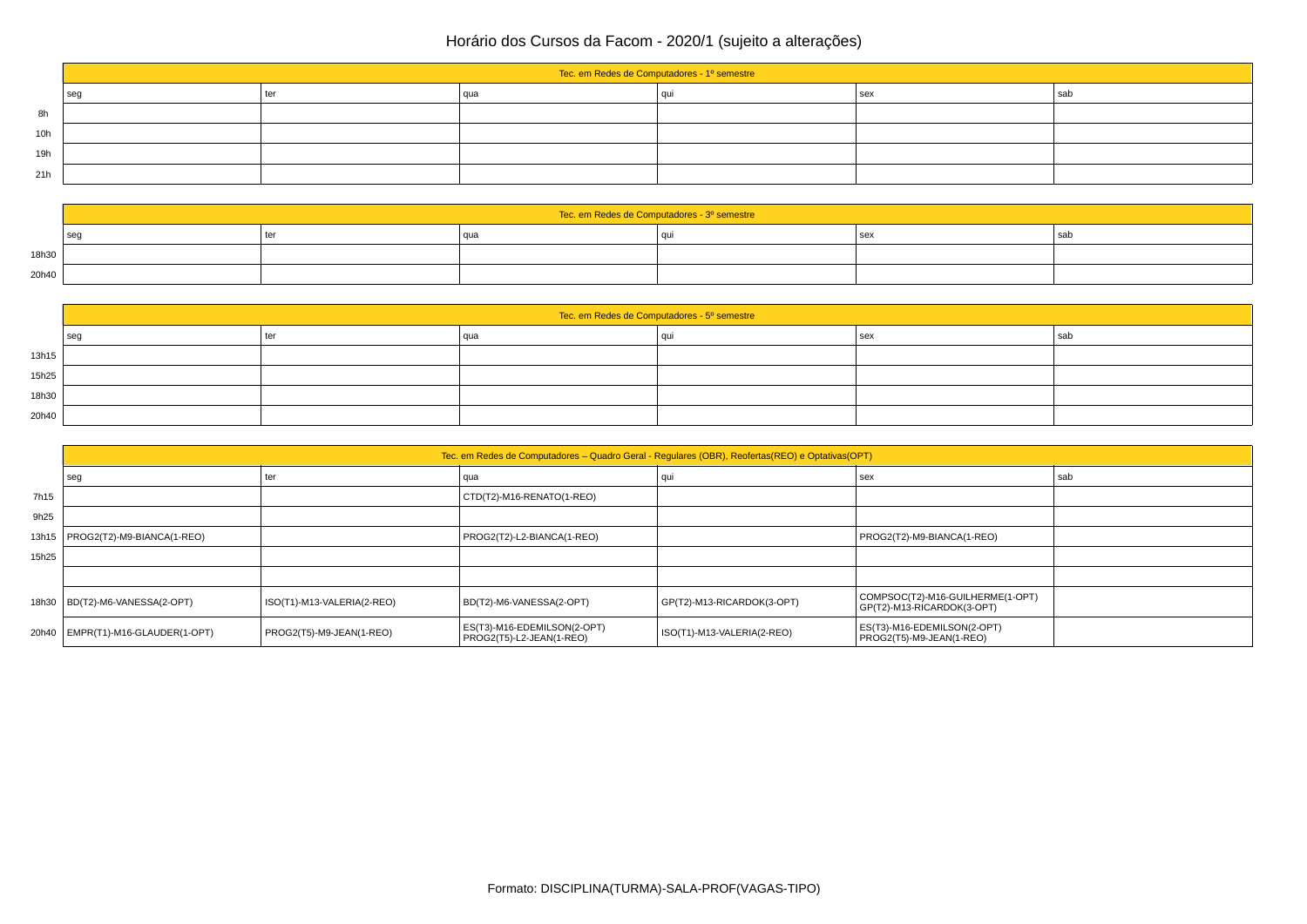|                          | Legenda:                                          |                  |                                                   |  |  |  |
|--------------------------|---------------------------------------------------|------------------|---------------------------------------------------|--|--|--|
| <b>SIGLA</b>             | <b>DISCIPLINA</b>                                 | <b>SIGLA</b>     | <b>DISCIPLINA</b>                                 |  |  |  |
| AA                       | PROJETO E ANÁLISE DE ALGORITMOS I                 | EQD              | EQUAÇÕES DIFERENCIAIS                             |  |  |  |
| <b>AAPOS</b>             | ANÁLISE DE ALGORITMOS - PÓS                       | ER               | ENGENHARIA DE REQUISITOS                          |  |  |  |
| <b>ADMSIS</b>            | ADMINISTRAÇÃO DE SISTEMAS                         | ES               | ENGENHARIA DE SOFTWARE                            |  |  |  |
| AL                       | ÁLGEBRA LINEAR                                    | <b>ESEXP</b>     | ENGENHARIA DE SOFTWARE EXPERIMENTAL               |  |  |  |
| <b>ANSISIS</b>           | ANÁLISE DE SINAIS E SISTEMAS                      | <b>ESPOS</b>     | ENGENHARIA DE SOFTWARE - PÓS                      |  |  |  |
| APSOO                    | ANÁLISE E PROJETO DE SOFTWARE ORIENTADO A OBJETOS | <b>EST</b>       | <b>ESTATÍSTICA</b>                                |  |  |  |
| ARQ1                     | ARQUITETURA DE COMPUTADORES I                     | <b>ESTAGIO</b>   | ESTÁGIO OBRIGATÓRIO                               |  |  |  |
| ARQ <sub>2</sub>         | ARQUITETURA DE COMPUTADORES II                    | F1               | <b>FÍSICA1</b>                                    |  |  |  |
| <b>ARQPOS</b>            | ARQUITETURA DE COMPUTADORES - PÓS                 | F <sub>2</sub>   | <b>FÍSICA II</b>                                  |  |  |  |
| <b>ARQSOFT</b>           | ARQUITETURA DE SOFTWARE                           | F <sub>3</sub>   | <b>FÍSICA III</b>                                 |  |  |  |
| BD                       | <b>BANCO DE DADOS</b>                             | <b>FATAPOS</b>   | FUNDAMENTOS E APLICAÇÕES DA TECNOLOGIA ADAPTATIVA |  |  |  |
| C1                       | CÁLCULO I                                         | FFT.             | FUNDAMENTOS DE FENÔMENOS DE TRANSPORTE            |  |  |  |
| C <sub>2</sub>           | CÁLCULO II                                        | <b>FICT</b>      | TURMA FICTICIA NOTURNA                            |  |  |  |
| C <sub>3</sub>           | CÁLCULO III                                       | <b>FMC</b>       | FUNDAMENTOS MATEMÁTICOS DA COMPUTAÇÃO             |  |  |  |
| CE                       | CIRCUITOS ELETRÔNICOS                             | <b>FTC</b>       | FUNDAMENTOS DE TEORIA DA COMPUTAÇÃO               |  |  |  |
| <b>CEL</b>               | <b>CIRCUITOS ELÉTRICOS</b>                        | <b>FUNDADM</b>   | FUNDAMENTOS DA ADMINISTRAÇÃO                      |  |  |  |
| CG                       | COMPUTAÇÃO GRÁFICA                                | <b>FUNDECO</b>   | FUNDAMENTOS DE ECONOMIA                           |  |  |  |
| CGPOS                    | VISUALIZACAO - PÓS                                | <b>FUNDRED</b>   | FUNDAMENTOS DE REDES DE COMPUTADORES              |  |  |  |
| CO                       | COMPORTAMENTO ORGANIZACIONAL                      | GP               | <b>GERÊNCIA DE PROJETOS</b>                       |  |  |  |
| COMP                     | <b>COMPILADORES I</b>                             | <b>GRAFOS</b>    | TEORIA DOS GRAFOS E SEUS ALGORITMOS               |  |  |  |
| <b>COMPDIST</b>          | COMPUTAÇÃO DISTRIBUÍDA                            | <b>GRAFOSPOS</b> | TEORIA DOS GRAFOS - PÓS                           |  |  |  |
| COMPSOC                  | COMPUTAÇÃO E SOCIEDADE                            | GS               | GERÊNCIA DE CONFIGURAÇÃO DE SOFTWARE              |  |  |  |
| CONSERV                  | CONTROLE E SERVOMECANISMOS                        | <b>GSTI</b>      | GERENCIAMENTO DE SERVIÇOS DE TI                   |  |  |  |
| <b>CRIPTO</b>            | INTRODUCAO A CRIPTOGRAFIA                         | GTI              | GOVERNANÇA DE TECNOLOGIA DA INFORMAÇÃO            |  |  |  |
| $\mathsf{CS}\phantom{0}$ | CONSTRUÇÃO DE SOFTWARE                            | IA               | INTELIGÊNCIA ARTIFICIAL                           |  |  |  |
| <b>CTD</b>               | COMUNICAÇÃO E TRANSMISSÃO DE DADOS                | <b>IAPOS</b>     | INTELIGÊNCIA ARTIFICIAL - PÓS                     |  |  |  |
| <b>CTDTRC</b>            | COMUNICAÇÃO E TRANSMISSÃO DE DADOS - GRADE ANTIGA | IC.              | INTRODUÇÃO A COMPUTAÇÃO                           |  |  |  |
| DC                       | DESENHO POR COMPUTADOR                            | <b>IHC</b>       | INTERAÇÃO HUMANO-COMPUTADOR                       |  |  |  |
| <b>DESAFIOS</b>          | DESAFIOS DE PROGRAMAÇÃO                           | <b>IMPLEX</b>    | IMPLEMENTAÇÃO ALGORÍTMICA                         |  |  |  |
| <b>DSPOS</b>             | DESENVOLVIMENTO DE SOFTWARE - PÓS                 | <b>IMPOS</b>     | INSTRUMENTAÇÃO MICROPROCESSADA - PÓS              |  |  |  |
| ED                       | ESTRUTURAS DE DADOS                               | <b>INTADM</b>    | INTRODUÇÃO À ADMINISTRAÇÃO                        |  |  |  |
| <b>EMPR</b>              | <b>EMPREENDEDORISMO</b>                           | <b>IOTPOS</b>    | TÓPICOS ESPECIAIS EM IOT - PÓS                    |  |  |  |